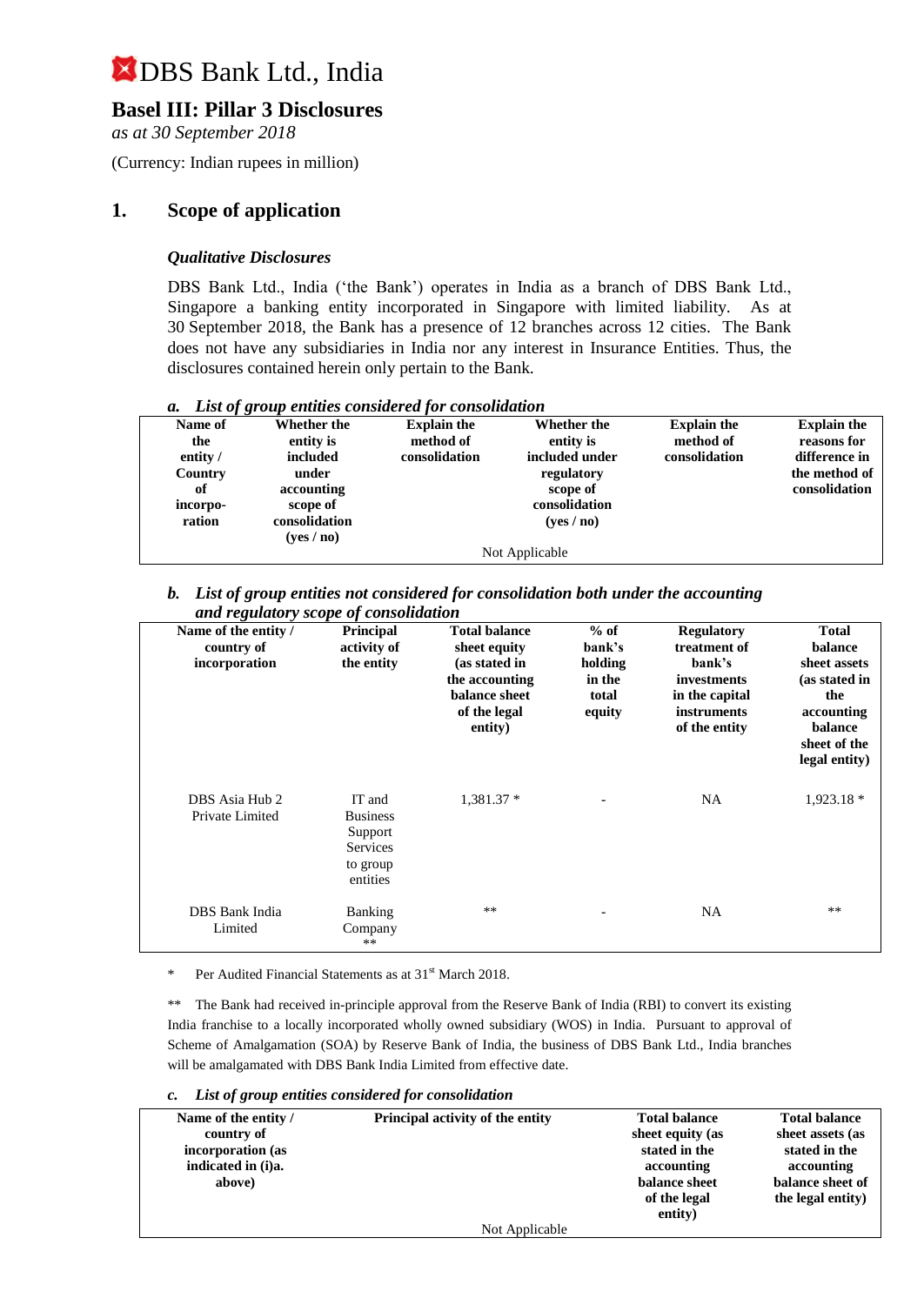## **Basel III: Pillar 3 Disclosures** *(Continued)*

*as at 30 September 2018*

(Currency: Indian rupees in million)

### **1. Scope of application** *(Continued)*

*Quantitative Disclosures (Continued)*

*d. The aggregate amount of capital deficiencies in all subsidiaries which are not included in the regulatory scope of consolidation i.e. that are deducted:*

| Principal activity of the<br>Name of the<br>subsidiaries /<br>entity<br>country of<br>incorporation |  | <b>Total balance sheet equity</b><br>(as stated in the accounting<br>balance sheet of the legal<br>entity) | $%$ of bank's<br>holding in the<br>total equity | Capital<br>deficiencies |
|-----------------------------------------------------------------------------------------------------|--|------------------------------------------------------------------------------------------------------------|-------------------------------------------------|-------------------------|
|                                                                                                     |  | Not Applicable                                                                                             |                                                 |                         |

*e. The aggregate amounts (e.g. current book value) of the bank's total interests in insurance entities, which are risk-weighted:*

| Name of the<br>insurance<br>entities /<br>country of<br>incorporation | Principal activity of the<br>entity | <b>Total balance sheet</b><br>equity (as stated in<br>the accounting<br>balance sheet of the<br>legal entity) | % of bank's<br>holding in the<br>total equity /<br>proportion of<br>voting power | <b>Ouantitative impact</b><br>on regulatory<br>capital of using risk<br>weighting method<br>versus using the full<br>deduction method |
|-----------------------------------------------------------------------|-------------------------------------|---------------------------------------------------------------------------------------------------------------|----------------------------------------------------------------------------------|---------------------------------------------------------------------------------------------------------------------------------------|
|                                                                       |                                     | Not Applicable                                                                                                |                                                                                  |                                                                                                                                       |

*f. Any restrictions or impediments on transfer of funds or regulatory capital within the banking group:*

There are no restrictions or impediments on transfer of funds or regulatory capital within the banking group.

### **2. Capital Adequacy**

#### *Qualitative disclosures*

The CRAR of the Bank is 15.31% as computed under Basel III norms, which is higher than the minimum regulatory CRAR requirement (including CCB) of 10.875%.

The Bank's capital management framework is guided by the existing capital position, proposed growth and strategic direction. Growth opportunities have resulted in an increasing and continuing need to focus on the effective management of risk, and commensurate capital to bear that risk. The Bank carefully assesses its growth opportunities relative to the capital available to support them, particularly in the light of the economic environment and capital requirements under Basel III. The Bank maintains a strong discipline over capital allocation and ensuring that returns on investment cover capital costs.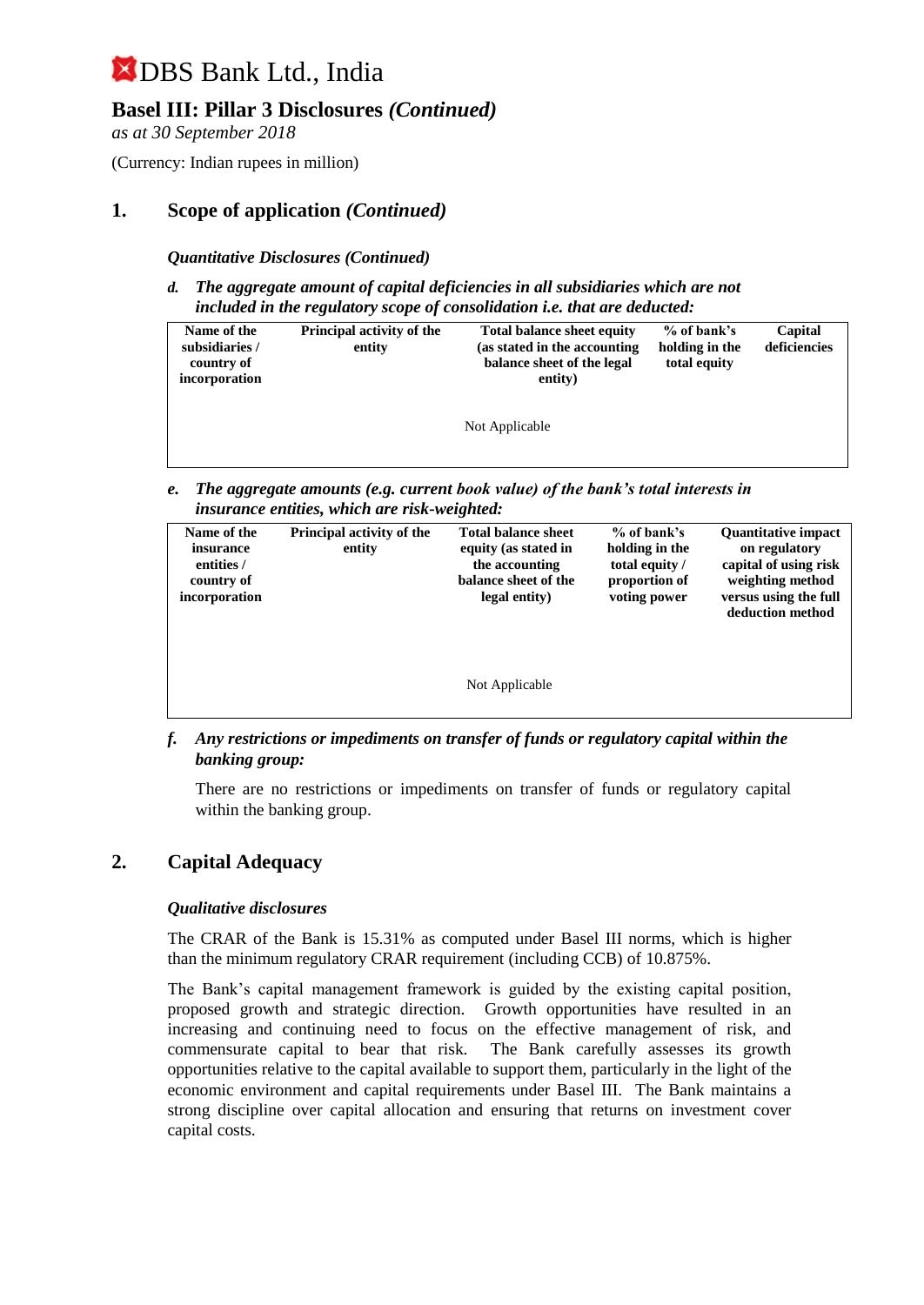## **Basel III: Pillar 3 Disclosures** *(Continued)*

*as at 30 September 2018*

(Currency: Indian rupees in million)

## **2. Capital Adequacy** *(Continued)*

|   | Quantitative disclosures                                                |                  |
|---|-------------------------------------------------------------------------|------------------|
|   | <b>Particulars</b>                                                      | <b>30 Sep 18</b> |
|   |                                                                         |                  |
| A | Capital requirements for Credit Risk (Standardised Approach) *          | 32,220           |
| B | Capital requirements for Market Risk (Standardised Duration Approach) * |                  |
|   | Interest rate risk<br>$\overline{\phantom{a}}$                          | 5,557            |
|   | Foreign exchange risk<br>$\overline{\phantom{a}}$                       | 360              |
|   | Equity risk<br>$\overline{\phantom{a}}$                                 | 57               |
| C | Capital requirements for Operational risk (Basic Indicator Approach) *  | 1,662            |
| D | CET1 Capital Ratio (%)                                                  | 10.24%           |
| E | Tier1 Capital Ratio (%)                                                 | 10.24%           |
| F | Total Capital Ratio (%)                                                 | 15.31%           |
|   |                                                                         |                  |

\* Capital required is calculated at 8% of Risk Weighted Assets for CVA, Market Risk and Operational Risk and at 10.875% of Risk Weighted Assets for others.

### **3. General Disclosures**

As part of overall corporate governance, the Group has set up a framework which defines authority levels, oversight responsibilities, policy structures and risk appetite limits to manage the risks that arise in connection with the use of financial instruments. On a dayto-day basis, business units have primary responsibility for managing specific risk exposures while Risk Management Group (RMG) exercises independent risk oversight on the Group as a whole. RMG is the central resource for quantifying and managing the portfolio of risks taken by the Group as a whole.

### *A) General Disclosures for Credit Risk*

#### *Qualitative Disclosures*

#### **Credit Risk Management Policy**

The credit policies and basic procedures of the Bank relating to its lending activities are contained in the Local Credit / Loan Policy of the Bank Core Credit Policy at Singapore and other standards. These are based on the general credit principles, directives / guidelines issued by the RBI from time to time as well as instructions and guidelines of DBS Bank Ltd, Singapore (hereinafter referred to as 'the Head Office'). In the unlikely event of any conflict amongst the RBI guidelines and Head Office Guidelines, the more conservative policy / guideline is followed.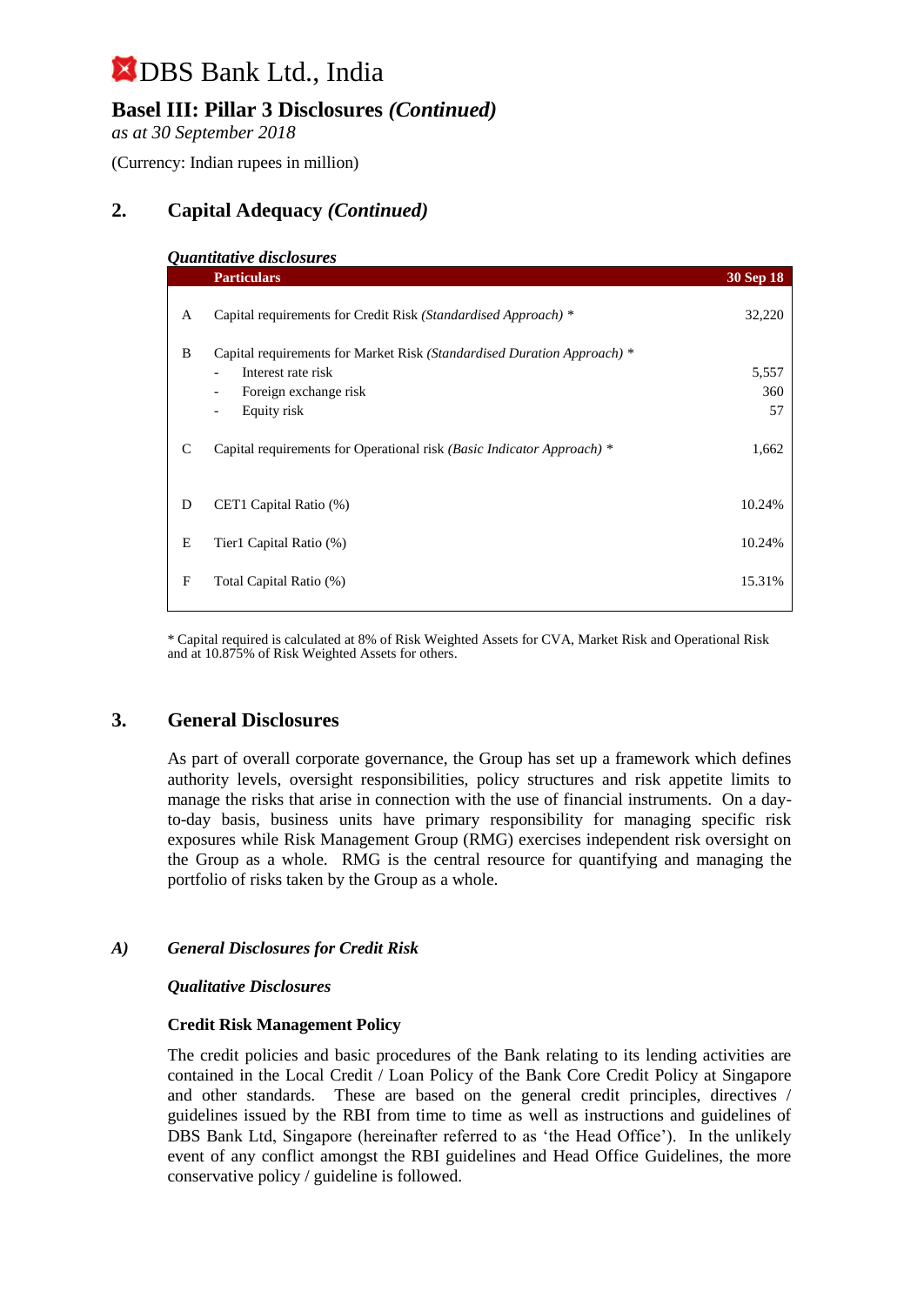### **Basel III: Pillar 3 Disclosures** *(Continued)*

*as at 30 September 2018*

(Currency: Indian rupees in million)

### **3. General Disclosures** *(Continued)*

The Core Credit Policies and the Credit / Loan policy addendum outlines the Bank's approach to Credit Risk Management and sets out the rules and guidelines under which the Bank would develop and grows its lending business. These policies provide guidance to the Bank's Corporate Banking, SME Banking, Financial Institutions Group and Consumer Banking to manage the growth of their portfolio of customer assets in line with the Bank's credit culture and profitability objectives, taking into account the capital needed to support the growth.

Supplementary policies to the main Core Credit Policy and the Credit / Loan policy have also been laid out, for certain types of lending and credit-related operations. These include subject specific policies relating to risk ratings, Default policy, Specialized Lending etc., as well as guidelines for Real Estate lending, NBFC lending, hedging of FX exposures, credit risk mitigation, sectoral and individual / group borrower limits, bridge loans, bill discounting, collateral valuation, collection management, etc.

Responsibility for monitoring post-approval conditions for institutional borrowers resides with the Credit Control Unit (CCU), which reports in to Head of CCU in Singapore, with local oversight of the Chief Risk Officer (CRO) in India. The responsibility for risk reporting is with the Credit Risk - COO team which reports to the CRO in India. The Risk Based Supervision (RBS) submission to RBI contains further details on the same.

Advances are classified into performing and non-performing advances (NPAs) as per RBI guidelines. NPA's are further classified into sub-standard, doubtful and loss assets based on the criteria stipulated by RBI.

#### *Quantitative Disclosures*

| <b>Credit Exposure</b> |           |  |  |  |  |
|------------------------|-----------|--|--|--|--|
| <b>Particulars</b>     | 30 Sep 18 |  |  |  |  |
| Fund Based *           | 249,945   |  |  |  |  |
| Non Fund Based **      | 249,505   |  |  |  |  |

\* Represents Gross Advances and Bank exposures.

\*\* Represents trade and unutilised exposures after applying credit conversion factor and Credit equivalent of FX/derivative exposures.

The Bank does not have overseas operations and hence exposures are restricted to the domestic segment.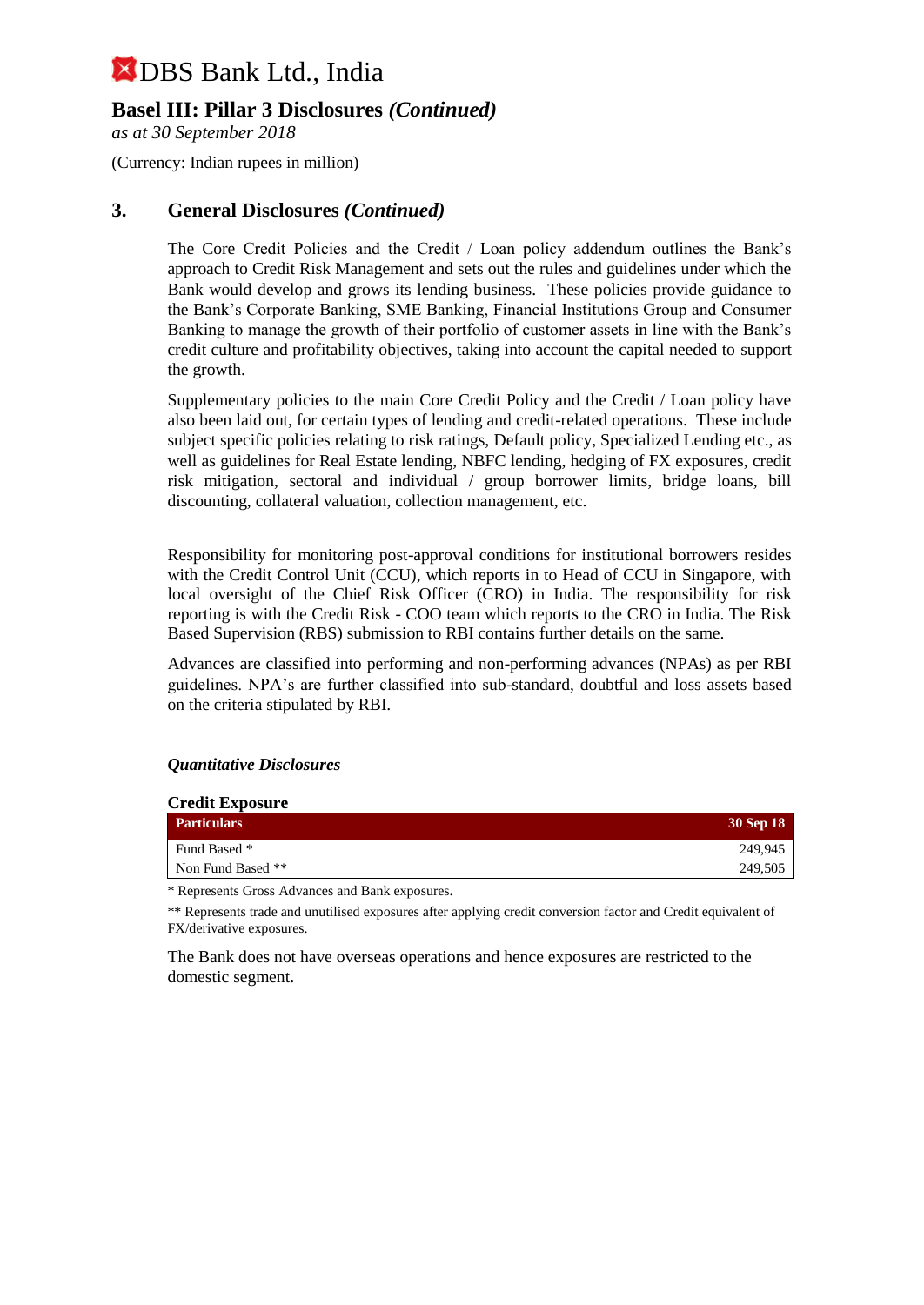## **Basel III: Pillar 3 Disclosures** *(Continued)*

*as at 30 September 2018*

(Currency: Indian rupees in million)

## **3. General Disclosures** *(Continued)*

### *Quantitative Disclosures (Continued)*

### **Industry wise Exposures (Fund Based exposures)**

| <b>Industry</b>                                                                                                     | <b>30 Sep 18</b> |
|---------------------------------------------------------------------------------------------------------------------|------------------|
| Bank *                                                                                                              | 83,194           |
| Vehicles, Vehicle Parts and Transport Equipments                                                                    | 15,886           |
| Chemicals and Chemical Products (Dyes, Paints, etc.) - Drugs and Pharmaceuticals                                    | 15,378           |
| Infrastructure - Telecommunication                                                                                  | 12,596           |
| Home Loan                                                                                                           | 11,682           |
| Metal and Metal Products                                                                                            | 9,883            |
| Basic Metal & Metal products - Iron and Steel                                                                       | 9,878            |
| Construction                                                                                                        | 9,740            |
| Non-Banking Financial Institutions/Companies                                                                        | 9,003            |
| Other Industries                                                                                                    | 8,190            |
| <b>Trading Activity</b>                                                                                             | 7,865            |
| Infrastructure - Electricity (generation-transportation and distribution)                                           | 7,175            |
| Computer Software                                                                                                   | 6,614            |
| Chemicals and Chemical Products (Dyes, Paints, etc.) - Others                                                       | 5,040            |
| All Engineering - Others                                                                                            | 4,156            |
| Paper and Paper Products                                                                                            | 3,512            |
| Rubber, Plastic and their Products                                                                                  | 3,172            |
| Food Processing - Others                                                                                            | 3,076            |
| Petroleum (non-infra), Coal Products (non-mining) and Nuclear Fuels                                                 | 2,876            |
| Textiles - Others                                                                                                   | 2,770            |
| Retail Trade                                                                                                        | 2,699            |
| Loan Against Property                                                                                               | 2,451            |
| All Engineering - Electronics                                                                                       | 2,158            |
| Food Processing - Edible Oils and Vanaspati                                                                         | 1,827            |
| Wholesale Trade (other than Food Procurement)                                                                       | 1,121            |
| <b>Transport Operators</b>                                                                                          | 1,098            |
| <b>Other Services</b>                                                                                               | 902              |
| Wood and Wood Products                                                                                              | 828              |
| Petro-chemicals                                                                                                     | 822              |
| Glass & Glassware                                                                                                   | 664              |
| Infrastructure - Transport - Roadways                                                                               | 623              |
| Tourism, Hotel and Restaurants                                                                                      | 567              |
| Tea                                                                                                                 | 427              |
| Agriculture & allied activities                                                                                     | 396              |
| Personal Loan                                                                                                       | 258              |
| Infrastructure - Social and Commercial Infrastructure - Education Institutions                                      | 252              |
| Leather and Leather products                                                                                        | 218              |
| Coffee                                                                                                              | 217              |
| Cement and Cement Products                                                                                          | 198              |
| Chemicals and Chemical Products (Dyes, Paints, etc.) - Fertilisers                                                  | 188              |
| <b>Beverages</b>                                                                                                    | 185              |
| Sugar                                                                                                               | 152              |
| <b>Professional Services</b>                                                                                        | 8                |
| <b>Total Credit Exposure (fund based)</b><br>* Includes educates covered by Letters of Credit issued by other Penks | 249,945          |

Includes advances covered by Letters of Credit issued by other Banks.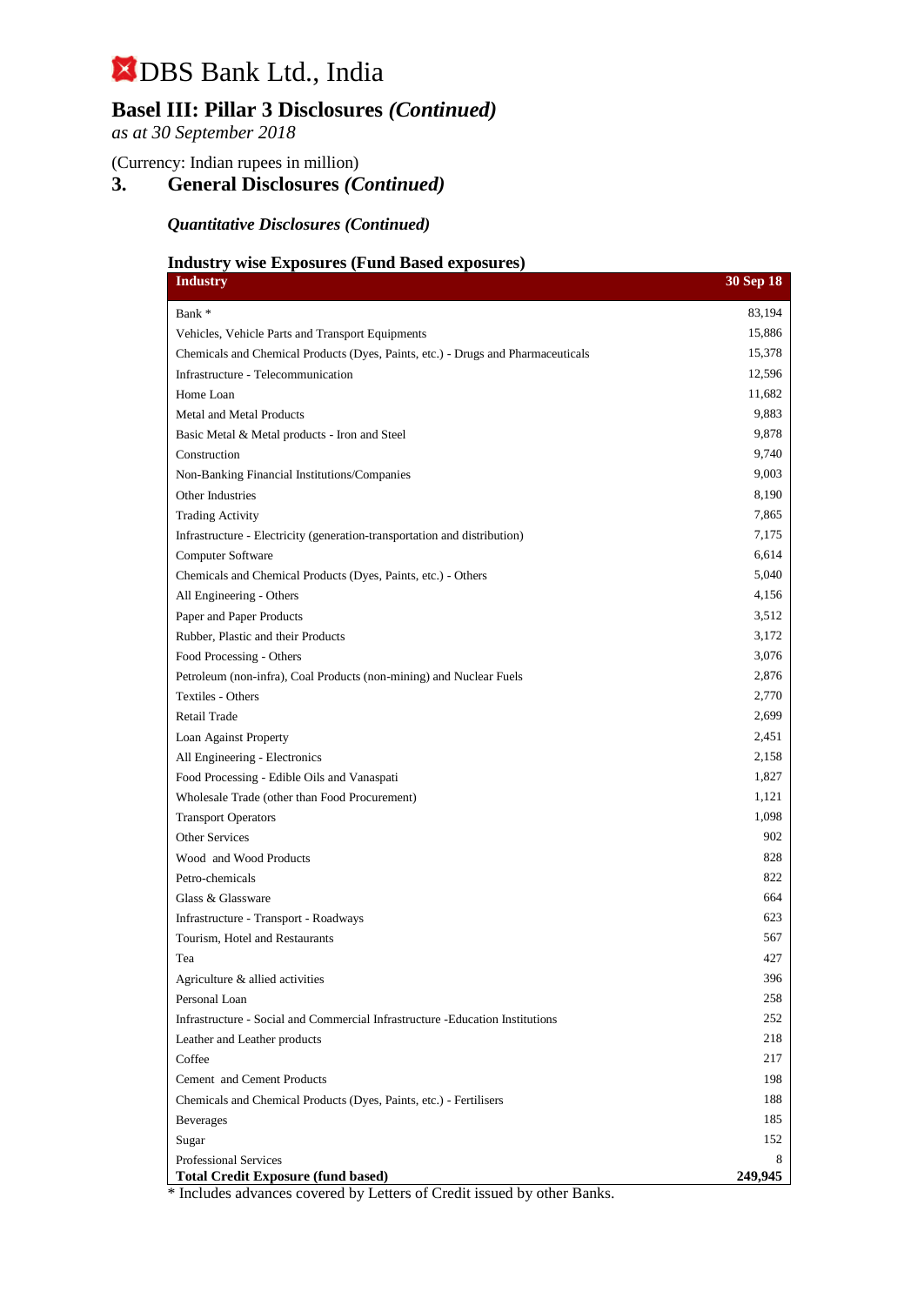## **Basel III: Pillar 3 Disclosures** *(Continued)*

*as at 30 September 2018*

(Currency: Indian rupees in million)

### **3. General Disclosures** *(Continued)*

*Quantitative Disclosures (Continued)*

### **Industry wise Exposures (Non - Fund Based exposures)**

| <b>Industry</b>                                                                  | 30 Sep 18 |
|----------------------------------------------------------------------------------|-----------|
| <b>Banks</b>                                                                     | 88,534    |
| <b>Financial Institutions</b>                                                    | 65,189    |
| Construction                                                                     | 9,607     |
| Non-Banking Financial Institutions/Companies                                     | 8,779     |
| Infrastructure - Electricity (generation-transportation and distribution)        | 8,236     |
| Infrastructure - Telecommunication                                               | 6,962     |
| Petroleum (non-infra), Coal Products (non-mining) and Nuclear Fuels              | 6,297     |
| Vehicles, Vehicle Parts and Transport Equipments                                 | 5,357     |
| Computer Software                                                                | 5,091     |
| Infrastructure - Transport - Ports                                               | 4,742     |
| Chemicals and Chemical Products (Dyes, Paints, etc.) - Others                    | 4,410     |
| <b>Trading Activity</b>                                                          | 4,268     |
| <b>Retail Others</b>                                                             | 3,904     |
| Other Industries                                                                 | 3,757     |
| Metal and Metal Products                                                         | 3,728     |
| Food Processing - Edible Oils and Vanaspati                                      | 2,870     |
| All Engineering - Others                                                         | 2,171     |
| Chemicals and Chemical Products (Dyes, Paints, etc.) - Drugs and Pharmaceuticals | 2,078     |
| Other Services                                                                   | 1,734     |
| Food Processing - Others                                                         | 1,594     |
| <b>Professional Services</b>                                                     | 1,466     |
| Cement and Cement Products                                                       | 1,333     |
| Rubber, Plastic and their Products                                               | 1,225     |
| Basic Metal & Metal products - Iron and Steel                                    | 1,134     |
| All Engineering - Electronics                                                    | 795       |
| Petro-chemicals                                                                  | 767       |
| Chemicals and Chemical Products (Dyes, Paints, etc.) - Fertilisers               | 696       |
| Infrastructure - Energy - Oil/Gas/Liquefied Natural Gas (LNG) storage facility   | 434       |
| <b>Textiles - Others</b>                                                         | 424       |
| <b>Transport Operators</b>                                                       | 409       |
| Paper and Paper Products                                                         | 356       |
| Food processing - Coffee                                                         | 351       |
| Beverages                                                                        | 341       |
| Wood and Wood Products                                                           | 210       |
| Wholesale Trade (other than Food Procurement)                                    | 134       |
| Mining and Quarrying - Others                                                    | 23        |
| Infrastructure - Water sanitation                                                | 22        |
| Infrastructure - Transport - Roadways                                            | 20        |
| Textiles - Cotton                                                                | 19        |
| Food processing - Sugar                                                          | 18        |
| Food Processing - Tea                                                            | 11        |
| Leather and Leather products                                                     | 6         |
| Agriculture & allied activities                                                  | 3         |
| <b>Total Credit Exposure (non-fund based)</b>                                    | 249,505   |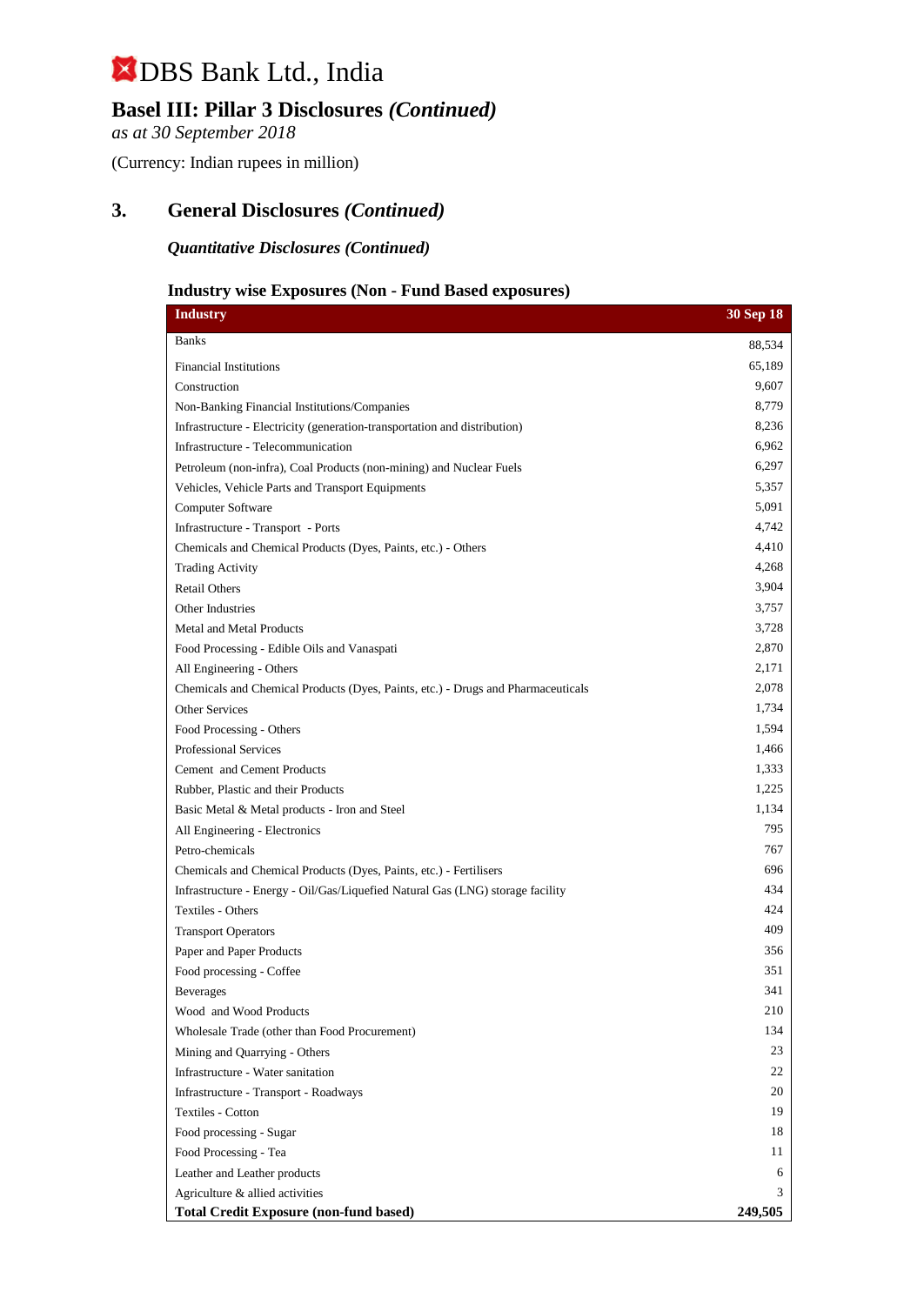## **Basel III: Pillar 3 Disclosures** *(Continued)*

*as at 30 September 2018*

(Currency: Indian rupees in million)

## **3. General Disclosures** *(Continued)*

### **Maturity of Assets as at 30 September 2018**

| <b>Particulars</b> | Cash                     | <b>Balance with RBI</b> | <b>Balance with Banks</b> | <b>Investments</b> (net of<br>depreciation) | <b>Loans &amp; Advances</b><br>(net of provisions) | <b>Fixed Assets</b>      | <b>Other Assets</b> |
|--------------------|--------------------------|-------------------------|---------------------------|---------------------------------------------|----------------------------------------------------|--------------------------|---------------------|
| 1 day              | 38                       | 21,128                  | 6,182                     | 77,115                                      | 25,757                                             | $\overline{\phantom{a}}$ | 1,804               |
| $2-7$ days         | $\overline{\phantom{a}}$ | 650                     | $\overline{\phantom{0}}$  | 3,406                                       | 9,981                                              | $\overline{\phantom{a}}$ | 123                 |
| $8-14$ Days        | $\overline{\phantom{a}}$ | 283                     | $\overline{\phantom{a}}$  | 1,741                                       | 2,026                                              | $\overline{\phantom{a}}$ | 46                  |
| 15-30 Days         |                          | 341                     |                           | 2,018                                       | 15,401                                             | $\overline{\phantom{a}}$ | 129                 |
| 31 Days - 2 months | $\overline{\phantom{a}}$ | 428                     | $\overline{\phantom{a}}$  | 5,464                                       | 15,906                                             | $\overline{\phantom{a}}$ | 206                 |
| 2-3 months         | $\overline{\phantom{a}}$ | 454                     |                           | 1,460                                       | 7,776                                              | $\overline{\phantom{a}}$ | 79                  |
| 3–6 Months         | $\overline{\phantom{a}}$ | 371                     | 100                       | 1,376                                       | 23,590                                             | $\overline{\phantom{a}}$ | 175                 |
| 6 Months - 1 Year  | $\overline{\phantom{0}}$ | 369                     |                           | 6,572                                       | 17,666                                             | $\overline{\phantom{a}}$ | 256                 |
| $1-3$ Years        | $\overline{\phantom{a}}$ | 467                     | 9,061                     | 4,869                                       | 55,288                                             | $\overline{\phantom{a}}$ | 498                 |
| 3–5Years           | $\overline{\phantom{a}}$ | 387                     | 31,169                    | 8,592                                       | 2,220                                              |                          | 357                 |
| Over 5Years        | $\overline{\phantom{a}}$ | 7,983                   |                           | 45,260                                      | 20,747                                             | 543                      | 89,089              |
| <b>Total</b>       | 38                       | 32,861                  | 46,512                    | 157,873                                     | 196,358                                            | 543                      | 92,762              |

Note: The Bank has used the same maturity bands as used for reporting positions in the ALM returns.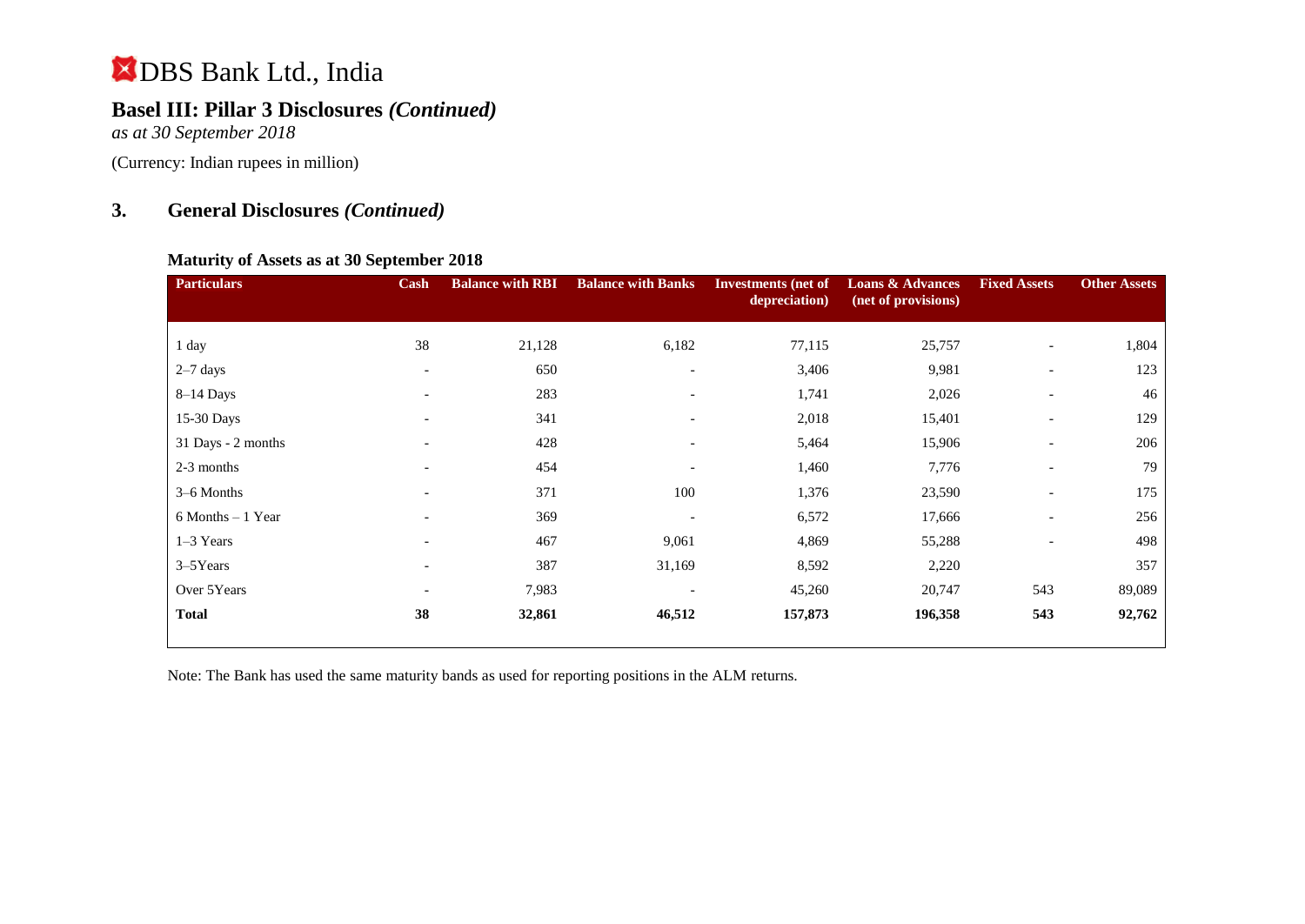## **Basel III: Pillar 3 Disclosures** *(Continued)*

*as at 30 September 2018*

(Currency: Indian rupees in million)

## **3. General Disclosures** *(Continued)*

### **Classification of NPA's**

| <b>Particulars</b>     | 30 Sep 18 |
|------------------------|-----------|
|                        |           |
| Amount of NPAs (Gross) | 7,812     |
| Substandard            | 993       |
| Doubtful 1             | 2,723     |
| Doubtful 2             | 2,667     |
| Doubtful 3             | 1,429     |
| Loss                   | -         |

### **Movement of NPAs and Provision for NPAs**

|   | <b>Particulars</b>                                                                                                                                                                                                                  | <b>30 Sep 18</b>               |
|---|-------------------------------------------------------------------------------------------------------------------------------------------------------------------------------------------------------------------------------------|--------------------------------|
| A | Amount of NPAs (Gross)                                                                                                                                                                                                              | 7,812                          |
| B | Net NPAs                                                                                                                                                                                                                            | 778                            |
| C | <b>NPA Ratios</b><br>Gross NPAs to gross advances (%)<br>Net NPAs to net advances (%)                                                                                                                                               | 3.84%<br>0.40%                 |
| D | Movement of NPAs (Gross)<br>Opening balance as of the beginning of the financial year<br>Additions<br>$\overline{\phantom{0}}$<br>Reductions on account of recoveries/write - offs<br>Closing balance<br>$\overline{\phantom{a}}$   | 9,382<br>673<br>2,243<br>7,812 |
| E | Movement of Provision for NPAs<br>Opening balance as of the beginning of the financial year<br>Provision made during the year<br>$\overline{\phantom{a}}$<br>Write $-$ offs / Write $-$ back of excess provision<br>Closing balance | 7,431<br>917<br>1,314<br>7,034 |

#### **General Provisions**

In accordance with RBI guidelines, the Bank maintains provision on standard advances, standard derivative exposures and provision on Unhedged Foreign Currency Exposure (UFCE). Movement in general provisions is detailed below

| <b>Particulars</b>     |                                                             | <b>30 Sep 18</b> |
|------------------------|-------------------------------------------------------------|------------------|
|                        |                                                             |                  |
| <b>Opening Balance</b> |                                                             | 1,231            |
| Add:                   | Provisions Made During the Year                             | 323              |
| Less:                  | Write off / Write back of Excess provisions during the Year |                  |
| <b>Closing Balance</b> |                                                             | 1,554            |
|                        |                                                             |                  |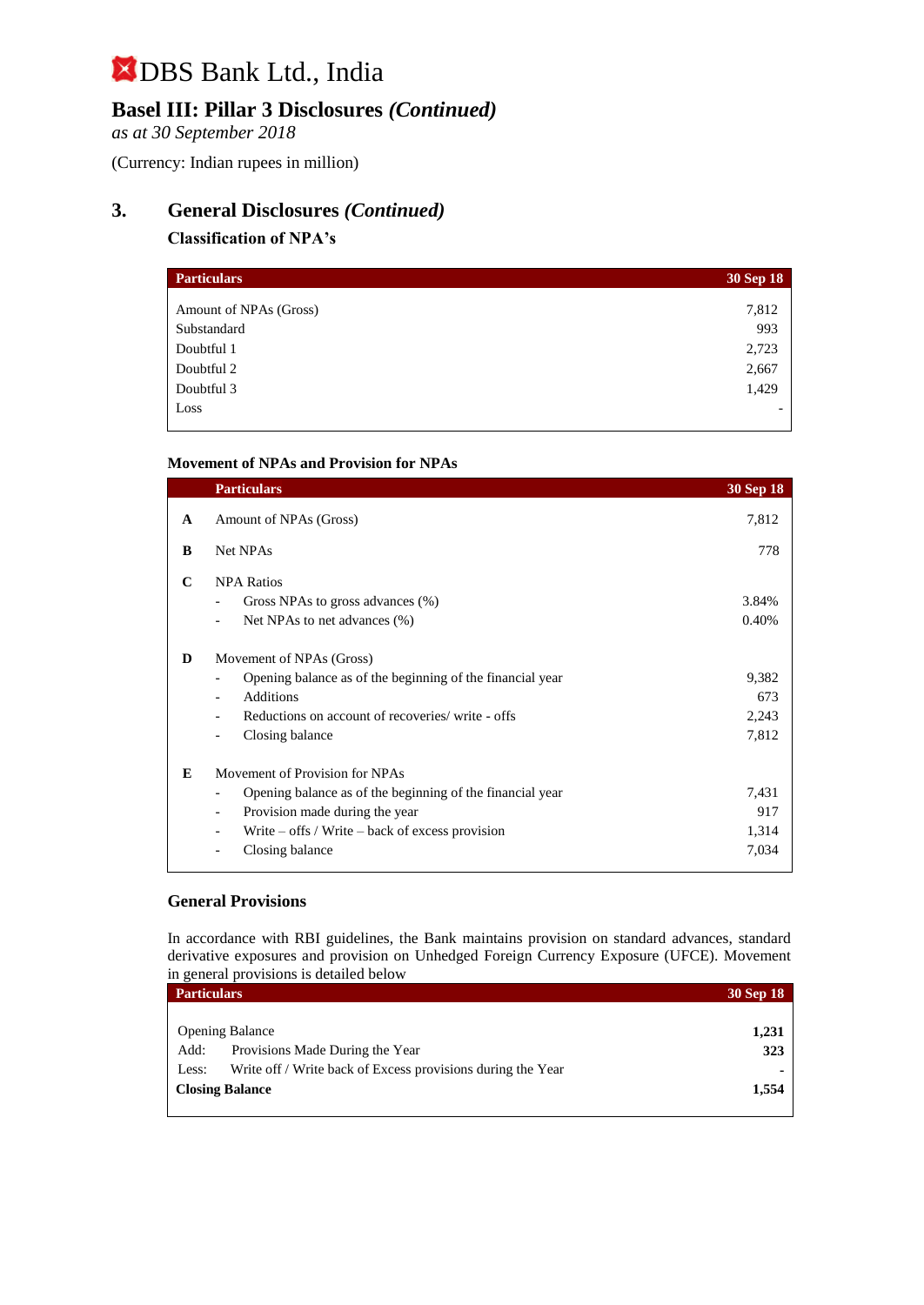## **Basel III: Pillar 3 Disclosures** *(Continued)*

*as at 30 September 2018*

(Currency: Indian rupees in million)

### **Amount of Non-Performing Investments and Provision for NPIs**

Non-Performing Investments and Provision for NPIs is given below:

| <b>Particulars</b>                                       | 30 Sep 18 |
|----------------------------------------------------------|-----------|
| Amount of Non-Performing Investments (Gross)             | 510       |
| Amount of provisions held for non-performing investments | 236       |

#### **Movement in Provisions held towards Depreciation on Investments**

Movement in Provisions held towards Depreciation on Investments is given below:

| <b>Particulars</b>     |                                                             | 30 Sep 18 |
|------------------------|-------------------------------------------------------------|-----------|
|                        |                                                             |           |
| <b>Opening Balance</b> |                                                             | 1,658     |
| Add:                   | Provisions made during the year                             | 1,961     |
| Less:                  | Write off / Write back of excess provisions during the year |           |
| Closing Balance        |                                                             | 3.619     |

#### **Industry wise Past Due Loans**

| <b>Particulars</b>                                                              | <b>30 Sep 18</b> |
|---------------------------------------------------------------------------------|------------------|
| Chemicals and Chemical Products (Dyes, Paints, etc.) - Others                   | 288              |
| Textiles - Others                                                               | 262              |
| All Engineering - Others                                                        | 250              |
| Chemicals and Chemical Products (Dyes, Paints, etc) - Drugs and Pharmaceuticals | 229              |
| Agriculture & allied activities                                                 | 204              |
| <b>Trading Activity</b>                                                         | 57               |
| Rubber, Plastic and their Products                                              | 54               |
| Basic Metal & Metal products – Other Metal and Metal Products                   | 50               |
| Basic Metal & Metal products – Iron and Steel                                   | 43               |
| Vehicles, Vehicle Parts and Transport Equipments                                | 20               |
| <b>Total</b>                                                                    | 1,457            |

#### **Ageing of Past Due Loans**

| <b>Particulars</b>             | 30 Sep 18 |
|--------------------------------|-----------|
| Overdue upto 30 Days           | 1.371     |
| Overdue between 31 and 60 Days | 86        |
| Overdue between 61 and 90 Days |           |
| Total                          | 1.457     |

The Bank does not have overseas operations and hence amount of NPAs and past due loans are restricted to the domestic segment.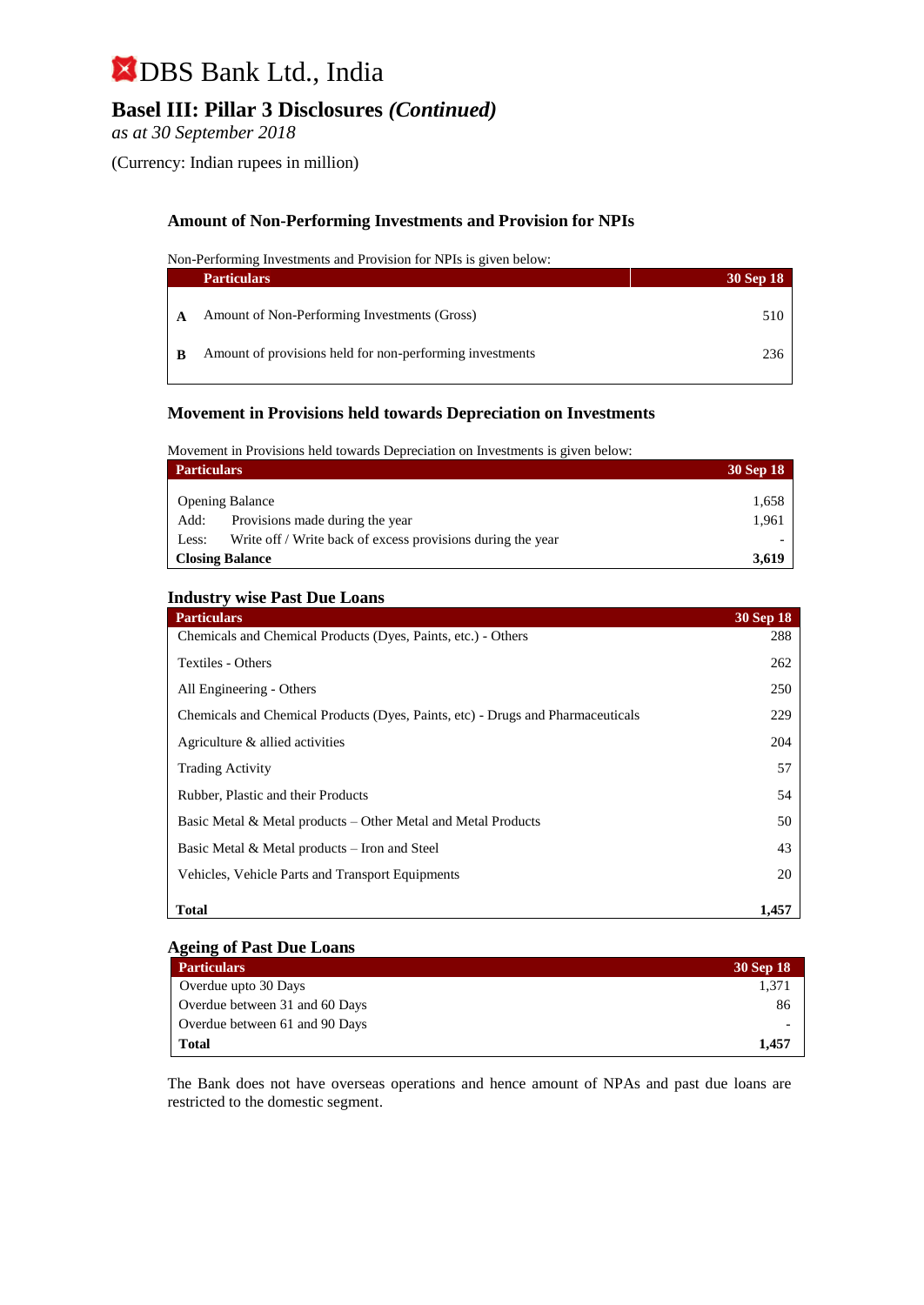## **Basel III: Pillar 3 Disclosures** *(Continued)*

*as at 30 September 2018*

(Currency: Indian rupees in million)

| <b>Industry wise NPAs</b> |  |  |
|---------------------------|--|--|
|                           |  |  |

| <b>Particulars</b>                                                             | <b>Amount of</b><br><b>NPA</b> | <b>Specific</b><br><b>Provision</b> |
|--------------------------------------------------------------------------------|--------------------------------|-------------------------------------|
| Paper and Paper Products                                                       | 2,325                          | 2,319                               |
| Construction                                                                   | 1,760                          | 1,648                               |
| <b>Trading Activity</b>                                                        | 926                            | 749                                 |
| Infrastructure – Transport – Roadways                                          | 623                            | 548                                 |
| <b>Computer Software</b>                                                       | 339                            | 302                                 |
| Food Processing – Edible Oils and Vanaspati                                    | 286                            | 286                                 |
| Infrastructure – Social and Commercial Infrastructure - Education Institutions | 250                            | 250                                 |
| All Engineering – Electronics                                                  | 218                            | 218                                 |
| Glass & Glassware                                                              | 214                            | 118                                 |
| Tourism, Hotel and Restaurants                                                 | 159                            | 98                                  |
| <b>Other Metal and Metal Products</b>                                          | 153                            | 121                                 |
| Textiles – Others                                                              | 147                            | 147                                 |
| Gas/LNG (storage and pipeline)                                                 | 145                            | 107                                 |
| Basic Metal & Metal products – Iron and Steel                                  | 125                            | 86                                  |
| Home Loan                                                                      | 70                             | 11                                  |
| Chemicals and Chemical Products (Dyes, Paints, etc.) – Others                  | 51                             | 14                                  |
| Chemicals and Chemical Products (Dyes, Paints, etc.) – Drugs and               | 21                             | 12                                  |
| Pharmaceuticals                                                                |                                |                                     |
| <b>Total</b>                                                                   | 7,812                          | 7,034                               |

### **Industry wise General Provisions**

| <b>Particulars</b>                                                             | 30 Sep 18 |
|--------------------------------------------------------------------------------|-----------|
| <b>Banks</b>                                                                   | 236       |
| Infrastructure – Telecommunication *                                           | 158       |
| <b>Financial Institutions</b>                                                  | 132       |
| Construction                                                                   | 112       |
| Vehicles, Vehicle Parts and Transport Equipments                               | 110       |
| Basic Metal & Metal products - Iron and Steel                                  | 85        |
| Chemicals and Chemical Products (Dyes, Paints, etc.) – Drugs and               | 77        |
| Pharmaceuticals                                                                |           |
| Non-Banking Financial Institutions/Companies                                   | 62        |
| <b>Retail Others</b>                                                           | 61        |
| Other Industries                                                               | 59        |
| Metal and Metal Products                                                       | 51        |
| Computer Software                                                              | 47        |
| Infrastructure – Others                                                        | 43        |
| Chemicals and Chemical Products (Dyes, Paints, etc.) – Others                  | 38        |
| <b>Trading Activity</b>                                                        | 37        |
| Food Processing – Others                                                       | 32        |
| All Engineering – Others                                                       | 26        |
| Rubber, Plastic and their Products                                             | 25        |
| Petroleum (non-infra), Coal Products (non-mining) and Nuclear Fuels            | 22        |
| Infrastructure – Electricity (generation-transportation and distribution)      | 17        |
| Infrastructure – Energy – Oil/Gas/Liquefied Natural Gas (LNG) storage facility | 14        |
| Textiles - Others                                                              | 13        |
| All Engineering - Electronics                                                  | 13        |
| Wholesale Trade (other than Food Procurement)                                  | 9         |
| <b>Transport Operators</b>                                                     | 8         |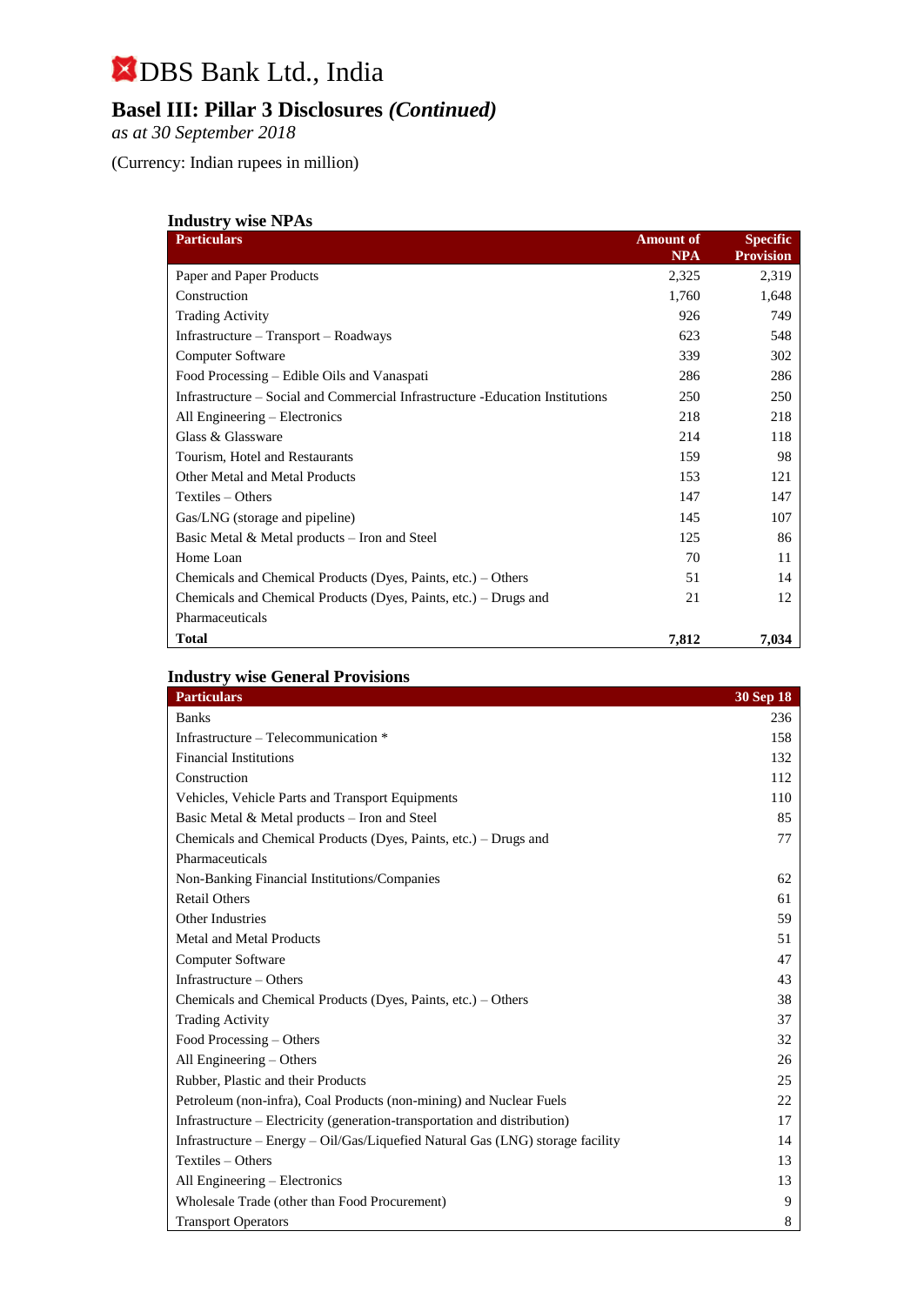## **Basel III: Pillar 3 Disclosures** *(Continued)*

*as at 30 September 2018*

(Currency: Indian rupees in million)

| <b>Industry wise General Provisions (Continued)</b>                |                             |
|--------------------------------------------------------------------|-----------------------------|
| <b>Particulars</b>                                                 | <b>30 Sep 18</b>            |
| Wood and Wood Products                                             | 8                           |
| Other Services                                                     |                             |
| Food Processing – Edible Oils and Vanaspati                        |                             |
| <b>Professional Services</b>                                       |                             |
| Paper and Paper Products                                           | <sub>0</sub>                |
| Food Processing – Tea                                              | 5                           |
| Textiles – Cotton                                                  | 5                           |
| Petro-chemicals                                                    | 5                           |
| Glass & Glassware                                                  | 3                           |
| Food processing – Coffee                                           | 3                           |
| Agriculture & allied activities                                    |                             |
| Cement and Cement Products                                         | $\mathcal{D}_{\mathcal{L}}$ |
| Tourism, Hotel and Restaurants                                     |                             |
| <b>Beverages</b>                                                   |                             |
| Chemicals and Chemical Products (Dyes, Paints, etc.) – Fertilisers |                             |
| Leather and Leather products                                       |                             |
| Food processing $-$ Sugar                                          |                             |
| Infrastructure – Transport - Ports                                 |                             |
| <b>Total</b>                                                       | 1,554                       |

\* Includes provision in accordance with RBI Circular RBI/2016-17/282/DBR.No.BP.BC.64/21.04.048/2016-17 dated 18<sup>th</sup> April 2017.

### **Industry wise Specific Provisions (net of write-backs)**

| <b>Particulars</b>                                                             | 30 Sep 18 |
|--------------------------------------------------------------------------------|-----------|
| Paper and Paper Products                                                       | 259       |
| <b>Trading Activity</b>                                                        | 234       |
| Construction                                                                   | 133       |
| Tourism, Hotel and Restaurants                                                 | 98        |
| $Infrastructure - Transport - Roadways$                                        | 94        |
| Infrastructure – Energy – Oil/Gas/Liquefied Natural Gas (LNG) storage facility | 31        |
| Glass & Glassware                                                              | 13        |
| Metal and Metal Products                                                       | 12        |
| <b>Retail Others</b>                                                           |           |
| Basic Metal & Metal products – Iron and Steel                                  | (1,276)   |
| <b>Total</b>                                                                   | (397)     |

The Bank does not have overseas operations and hence amount of NPAs and past due loans are restricted to the domestic segment.

| Industry wise write-off's |  |  |
|---------------------------|--|--|
|                           |  |  |

| <b>Particulars</b>                               | 30 Sep 18 |
|--------------------------------------------------|-----------|
| Basic Metal $\&$ Metal products – Iron and Steel | .028      |
| Total                                            | 1.028     |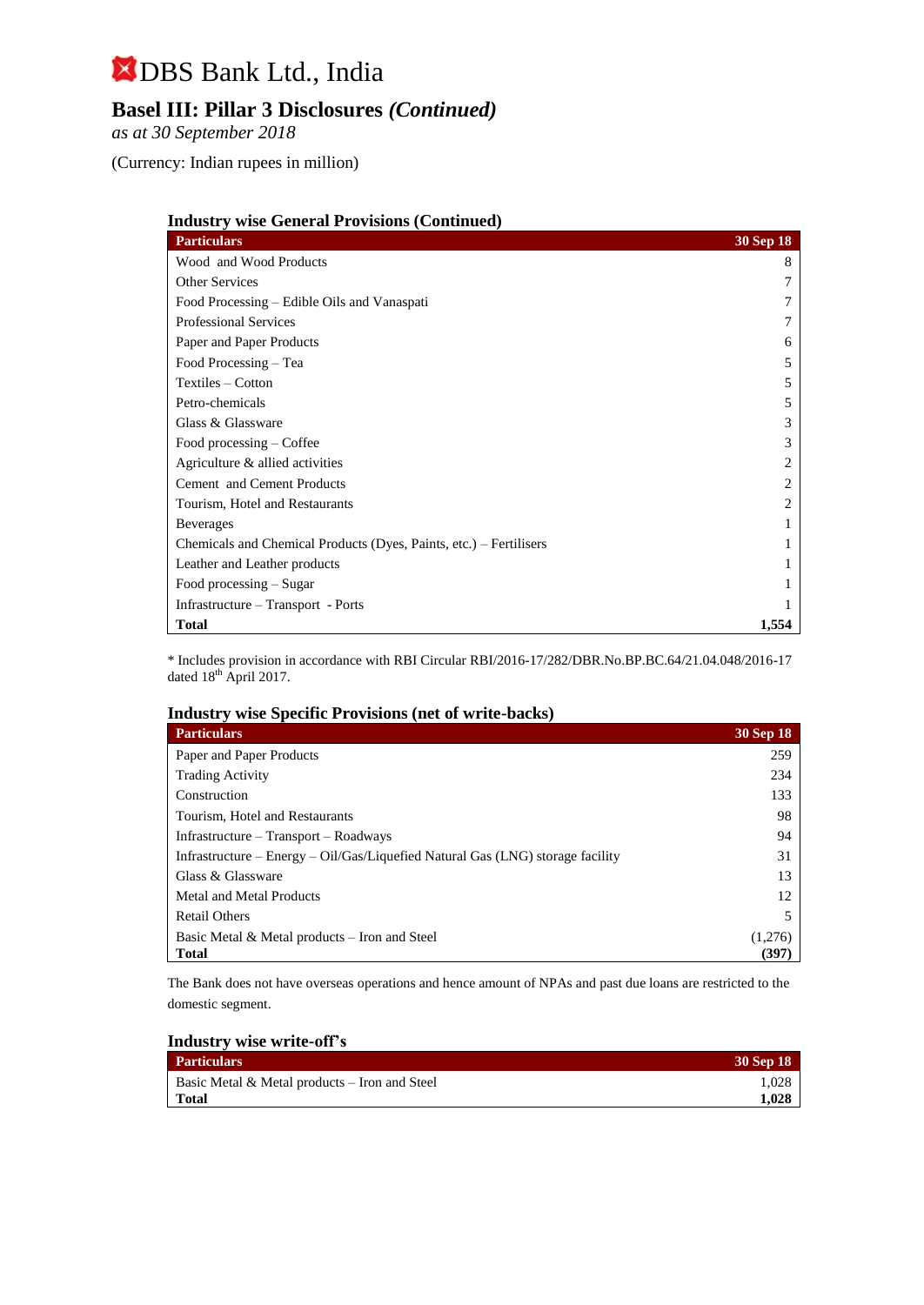### **Basel III: Pillar 3 Disclosures** *(Continued)*

*as at 30 September 2018*

(Currency: Indian rupees in million)

### **4. Disclosures for Credit Risk: Portfolios subject to Standardised approach**

### *Qualitative Disclosures*

Currently based on the Bank's clientele, ratings of the following agencies have been used i.e. CARE, CRISIL, India Ratings and Research Private Ltd., ICRA, Brickwork, SME Rating Agency Pvt Ltd (SMERA), Standards & Poors, Moody's and Fitch for all exposures. The Bank assigns Long term credit ratings accorded by the chosen credit rating agencies for assets which have a contractual maturity of more than one year. Further, in accordance with RBI guidelines, the Bank classifies all cash credit exposures as long term exposures and accordingly the long term ratings accorded by the chosen credit rating agencies are assigned. The Bank uses both issue specific and issuer ratings. In accordance with RBI guidelines, for risk-weighting purposes, short-term ratings are deemed to be issue-specific.

### *Quantitative Disclosures*

Categorization of Credit Exposures (Fund and Non Fund based) \* classified on the basis of Risk Weightage is provided below:

| <b>Particulars</b>    | 30 Sep 18 |
|-----------------------|-----------|
| $< 100 %$ Risk Weight | 352,056   |
| 100 % Risk Weight     | 121,729   |
| $> 100\%$ Risk Weight | 18,590    |
| Total                 | 492,375   |

\* Credit Exposures are reported net of NPA provisions and provision for diminution in fair value of restructured advances classified as Standard.

### **5. Disclosures for Credit Risk Mitigation on Standardised approach**

### *Qualitative Disclosures*

This is detailed in the Bank's policy on Credit Risk Mitigation techniques and Collateral Management.

### *Quantitative Disclosures*

Currently, eligible financial collateral in the form of fixed deposits under lien and amount accepted under Parallel Deposit as specified in RBI guidelines have been used as credit risk mitigants. In the case of fixed deposits under lien, the Bank reduces its credit exposure to counterparty by the value of the fixed deposits.

The details of exposures (after application of haircut) wherein the bank has used credit risk mitigants (CRM) are as under:

| <b>Product</b>      | <b>Amount of CRM</b> |
|---------------------|----------------------|
| Fund based exposure | 6.826                |
| <b>Total</b>        | 6.826                |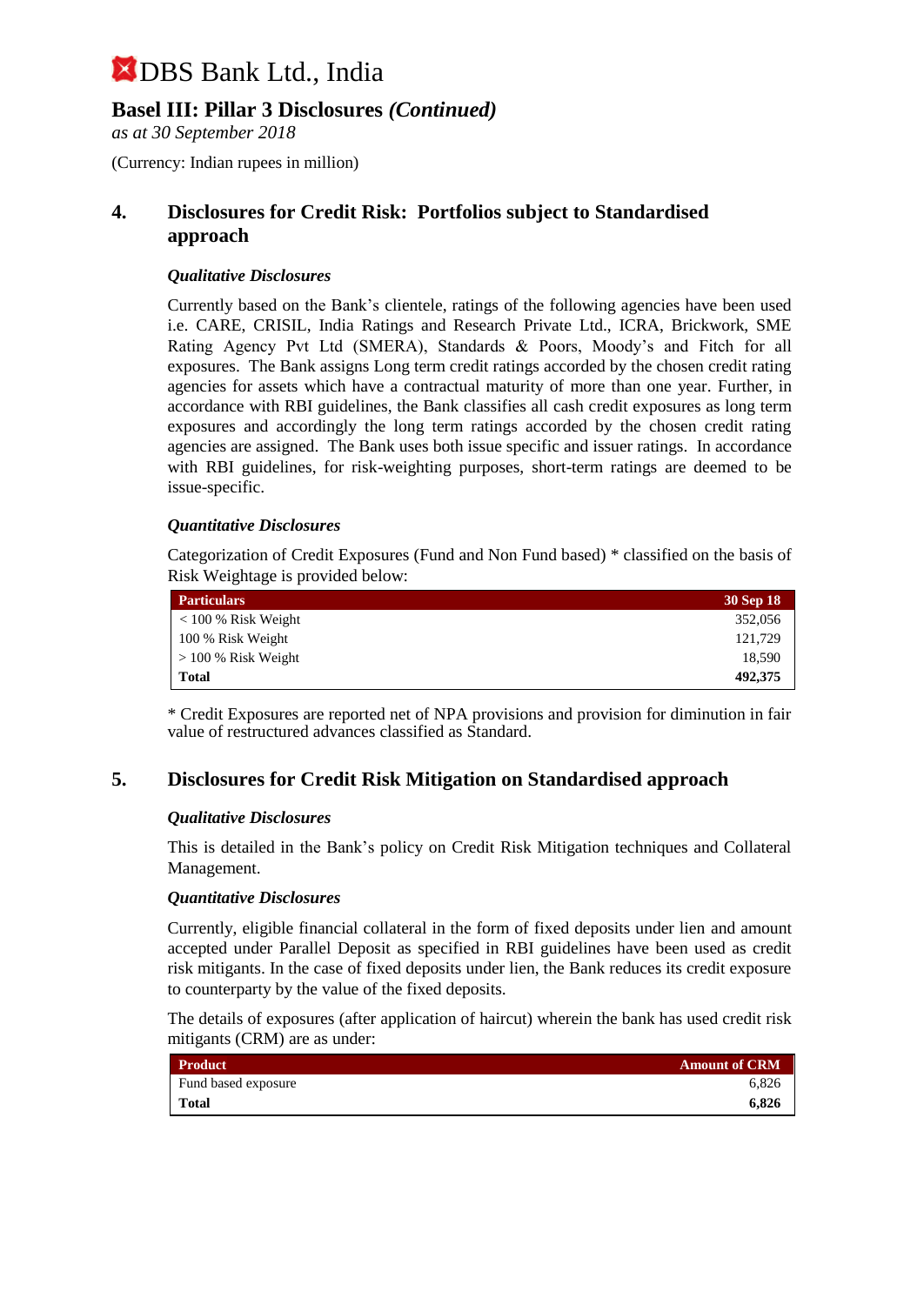## **Basel III: Pillar 3 Disclosures** *(Continued)*

*as at 30 September 2018*

(Currency: Indian rupees in million)

### **6. Disclosure on Securitisation for Standardised approach**

The Bank has not undertaken any securitization as originator and hence this disclosure is not applicable.

### **7. Disclosure on Market Risk in Trading book**

### *Qualitative disclosures*

Market Risk arises from changes in value from changes in interest rates yields, foreign exchange rates, equity prices, commodity prices, credit spreads and the impact of changes in the correlations and volatilities of these risk factors. The Bank's market risk appetite is determined by the Board of Directors, with detailed limit frameworks recommended by the appropriate risk committees. The Market & Liquidity Risk Committee, which reports into the Risk Executive Committee, oversees the market risk management infrastructure, sets market risk control limits and provides enterprise-wide oversight of all market risks and their management.

The Bank's market risk framework identifies the types of the market risk to be covered, the risk metrics and methodologies to be used to capture such risk and the standards governing the management of market risk within the Bank including the limit setting and independent model validation, monitoring and valuation.

The principal market risk appetite measure is Expected Shortfall. The Expected Shortfall is supplemented by risk control measures, such as sensitivities to risk factors, including their volatilities, as well as P&L loss triggers (Management Action Triggers) for management action.

Expected Shortfall estimates the potential loss on the current portfolio assuming a specified time horizon and level of confidence. The Expected Shortfall methodology uses a historical simulation approach to forecast the market risk. Expected Shortfall risk factor scenarios are aligned to parameters and market data used for valuation. The Expected Shortfall is calculated for T&M trading, T&M banking and ALCO book.

The Bank computes the trading Expected Shortfall on a daily basis, while the banking Expected Shortfall is computed on a weekly basis. The trading Expected Shortfall forecasts are back-tested against the profit and loss of the trading book to monitor its predictive power.

To complement the Expected Shortfall framework, regular stress testing is carried out to monitor the Bank's vulnerability to shocks. Also, monthly and annual P/L stop loss limits are monitored on a daily basis for the Trading book.

The risk control measures such as Interest rate PV01 (IRPV01) and FX delta measure the interest rate and FX rate risk to the current portfolio. The IR PV01 measures the change in the Net present value (NPV) due to an increase of 1 basis point in interest rates. The FX delta measures the change in NPV due to an increase of 1 unit in FX rates. The currency wise IRPV01 and FX Delta is calculated daily for T&M trading, T&M banking and ALCO book.

The other risk control measures such as Credit spread PV01 (CSPV01) and Jump to default (JTD) measures the change in the NPV due to an increase of 1 basis point in credit spreads and the expected loss due to immediate default respectively. The CSPV01 and JTD are calculated daily for T&M trading book.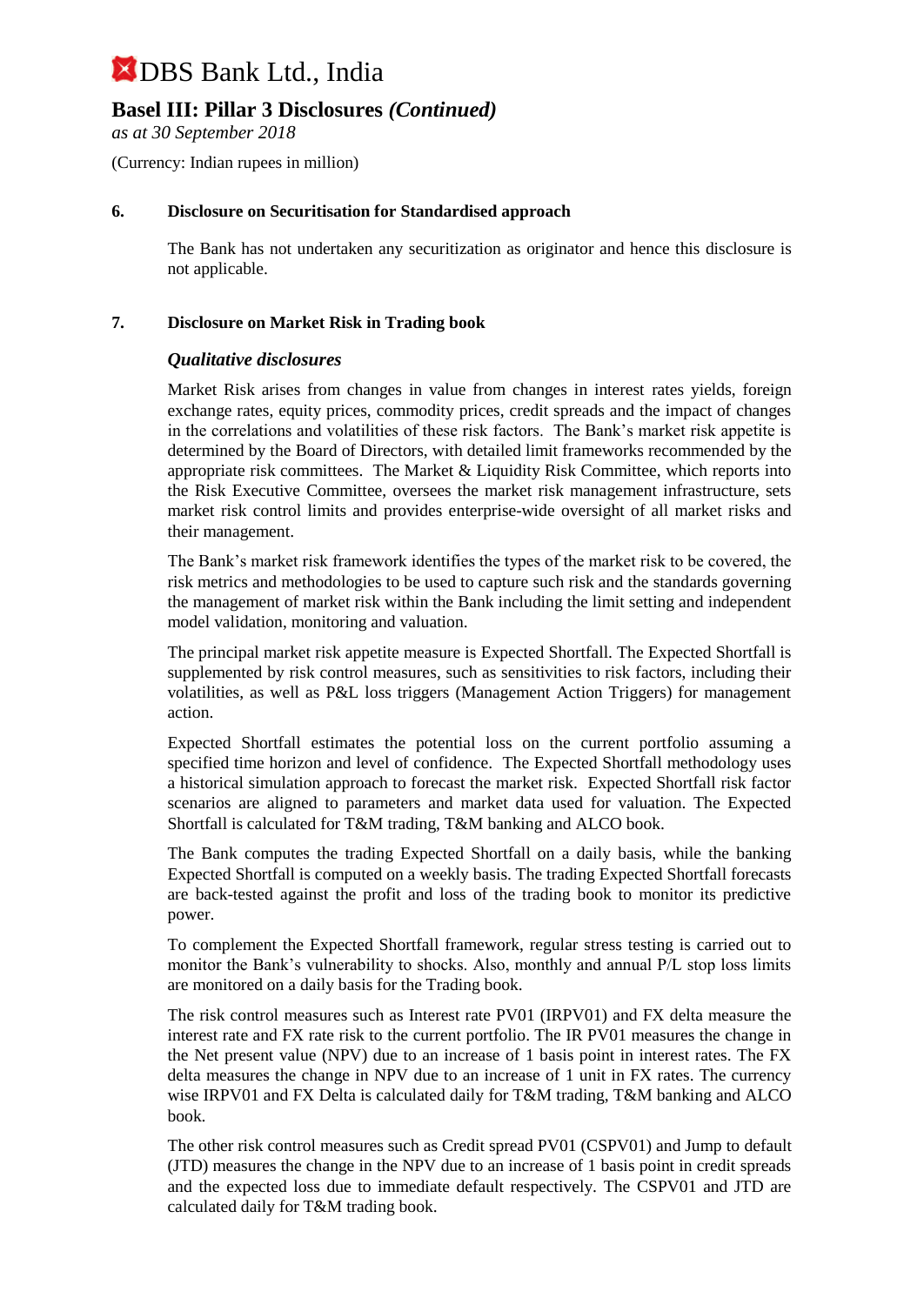## **Basel III: Pillar 3 Disclosures** *(Continued)*

*as at 30 September 2018*

(Currency: Indian rupees in million)

### **7. Disclosure on Market Risk in Trading book** *(Continued)*

### *Quantitative Disclosures*

| <b>Capital Requirement for Market Risk *</b> |           |
|----------------------------------------------|-----------|
| <b>Particulars</b>                           | 30 Sep 18 |
| Interest rate risk                           | 5,557     |
| Foreign exchange risk (including gold)       | 360       |
| Equity position risk                         |           |

\* Capital required for Market Risk is calculated at 8% of Risk Weighted Assets.

### **8. Operational Risk**

### *Qualitative Disclosures* **Strategy and Process**

The Group Operational Risk Management (ORM) policy:

– Defines operational risk and the scope of its application;

– Establishes the dimensions of operational risk;

– Provides a consistent Group wide approach for managing operational risk in a structured, systematic and consistent manner across DBS.

Operational risk arises from inadequate or failed internal processes, people, systems or from external events. It includes legal risk but excludes strategic or reputation risk.

DBS adopts a zero-tolerance mindset for operational risk that can endanger the franchise.

The Group ORM policy developed by the Head Office in Singapore has been adopted by the branches in India. The policy comprises of risk governance, risk policies, risk mitigation programmes, risk and control self-assessments, risk event management and reporting, and key risk indicators.

The ORM policy includes inter-alia:

- a) ORM Governance key responsibilities (Board, Senior Management, Location / Business level, unit operational risk managers control functions, Risk Management Group – Operational Risks and Internal Audit.
- b) ORM guiding principles
- c) Core Operational Risk Standards (CORS)
- d) Controls and mitigations:
	- Internal controls
	- Group Insurance Programme; and
	- Business Continuity Management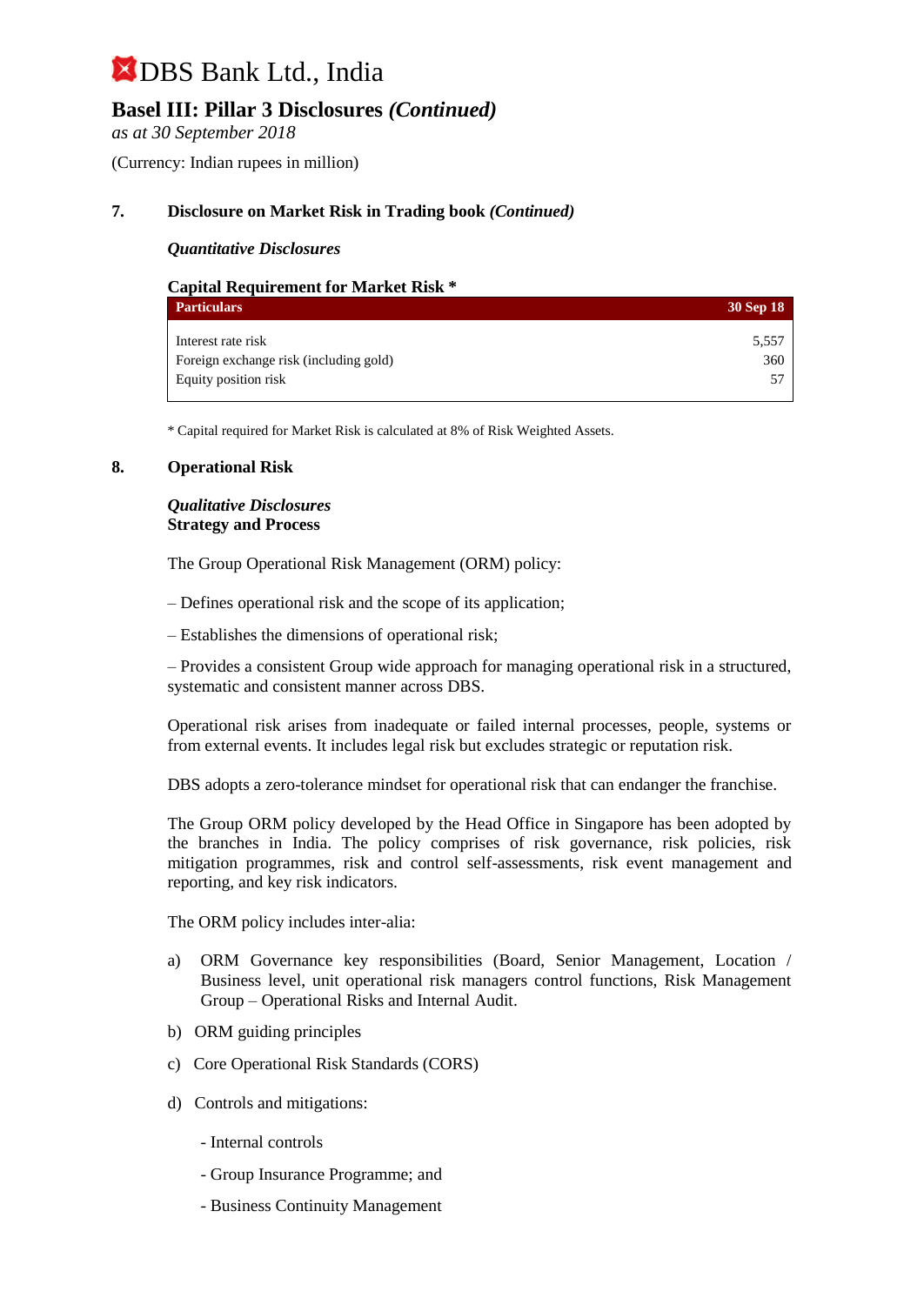## **Basel III: Pillar 3 Disclosures** *(Continued)*

*as at 30 September 2018*

(Currency: Indian rupees in million)

### **8. Operational Risk** *(Continued)*

- e) Risk Tools and Mechanisms comprising:
	- Risk & Control Self-Assessment (RCSA)
	- Operational Risk Event Management & Reporting (OREM&R)
	- Key Risk Indicators (KRI)
	- Scenario Assessment (SA)
	- Internal Controls
	- Issue Management & Action Tracking
	- Risk profiling and reporting
- f) Risk Quantification & Disclosure
	- Loss Provisioning / Capital Allocation

### **Structure and Organisation**

The Bank has in place an India Operational Risk Committee (IORC) which meets on a monthly basis to discuss Operational Risk issues / related matters. The committee is chaired by the Chief Risk Officer (CRO) and is administered by the Head – Operational Risk, India. The committee reports to the Risk Exco. This ensures appropriate management and oversight of the prevailing operational risks in the Bank.

The IORC comprises of Country Head and the Heads of Consumer Banking Group, Global Transaction Services, Treasury & Markets, Institutional Banking – Chief Operating Officer, Finance, Legal & Compliance, Internal Audit, Chief Information Security Officer, Head T&O Risk Management and GPS and other invited members as defined in the Terms of Reference (TOR)

As part of the Bank's ORM structure, an independent Operational Risk function is in place led by the local Head of Operational Risk, who reports to the CRO, India and functionally to the Group Head of Operational Risk at the Head Office in Singapore.

Coverage includes identifying, assessing, controlling / mitigating risk, monitoring, reporting and measuring risk and also ensuring compliance with DBS Group standards and meeting local (RBI) and MAS regulatory requirements relating to Operational Risk.

The Group adopts the three lines of defence model for the management of operational risk. In addition to the independent second line of defence by Risk Management Group – Operational Risk, Unit Operational Risk Managers (UORM) are appointed within the first line of defence for all Business Units (BU) and Support Units (SU) to support and implement the risk management policy / standards & processes and to ensure maintenance of adequate controls on an ongoing basis. Periodic training / orientations / discussions are held to keep UORM updated with key developments. As the third line of defence, Group Audit provides independent assurance.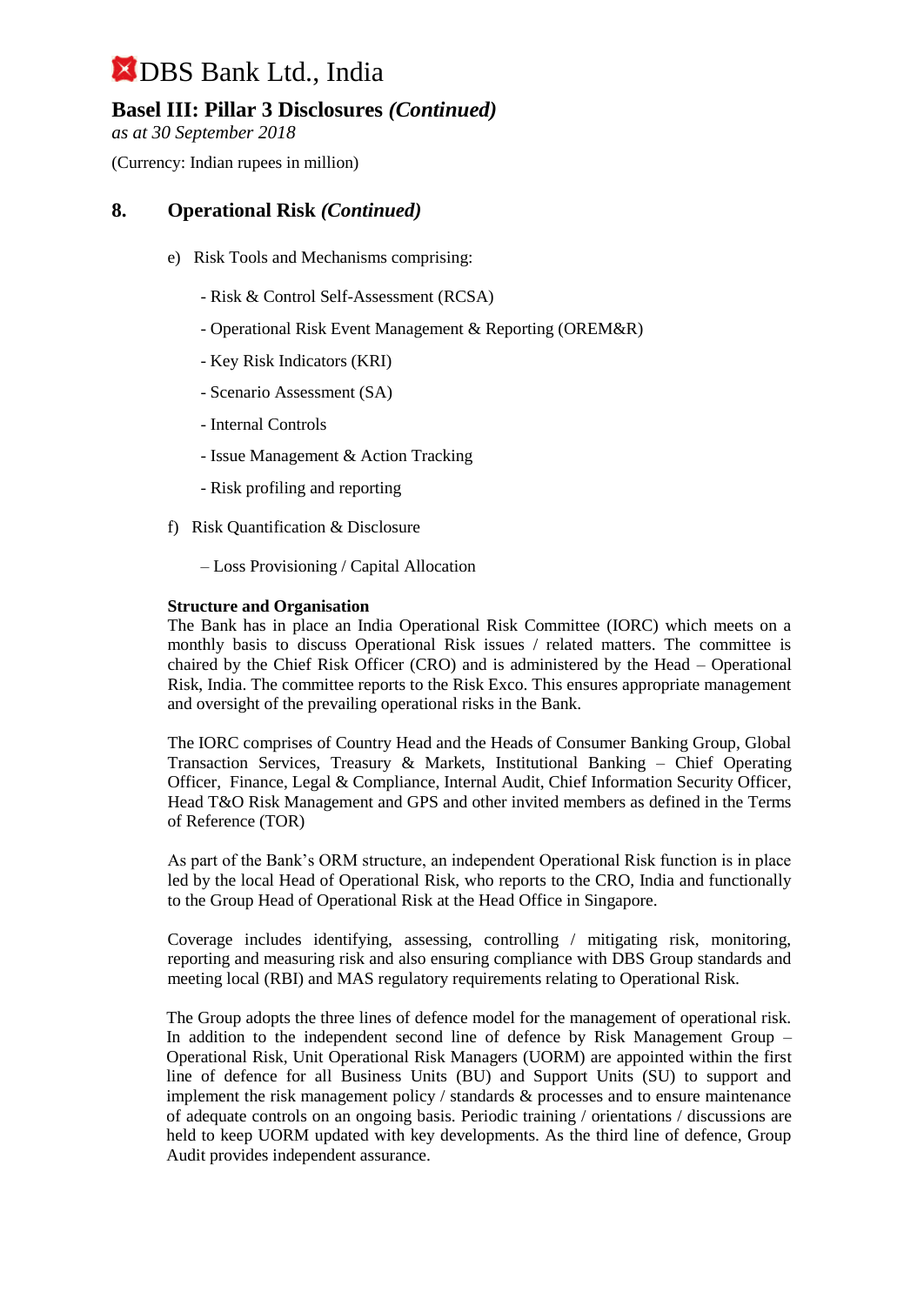### **Basel III: Pillar 3 Disclosures** *(Continued)*

*as at 30 September 2018*

(Currency: Indian rupees in million)

### **8. Operational Risk** *(Continued)*

### **Risk Mitigation Programs**

#### *Internal Controls*

The day-to-day management of Operational Risk within the Bank is through maintenance of a comprehensive system of internal controls. An effective internal control system is a combination of a strong control environment and appropriate internal control procedures. These internal controls comprise of preventive, detective, directive and corrective controls.

### *Group Insurance Programme (GIP)*

GIP helps to mitigate operational risk losses from significant risk events.

The key objective of GIP is to reduce low frequency high impact financial losses via transfer of loss to external funding sources (insurers). In line with DBS ORM philosophy, high frequency low impact operational losses are managed through establishment of strong internal controls.

*Business Continuity Management (BCM)* is a key Operational Risk programme of DBS to minimize the impact of a business disruption, irrespective of cause, and to provide an acceptable level of business until normal business operations are resumed.

Business Units (BUs) / Support Units (SUs) are to comply with the BCM Policies and Standards established by Group Business Continuity Management (GBCM).

BCM includes the following:

- Establishment of ownership, roles and responsibilities
- Risk analysis
- Business impact analysis
- Recovery strategies
- Familiarisation of emergency response and crisis management plans
- Regular review and maintenance
- Regular, complete and meaningful testing

#### **Risk Reporting and Measurement**

Operational Risk related MIS is reported through the central ORM system (GRC – Governance, Risk and Control), as follows:

– Incident Management (INC) Module in GRC – for reporting of Risk Events (including near miss and timing error, etc.)

– Issue and Action Management (I&A) Module in GRC – for tracking of issues and actions emanating from Risk Events, Audit Issues, Regulatory Issues and other risk related issues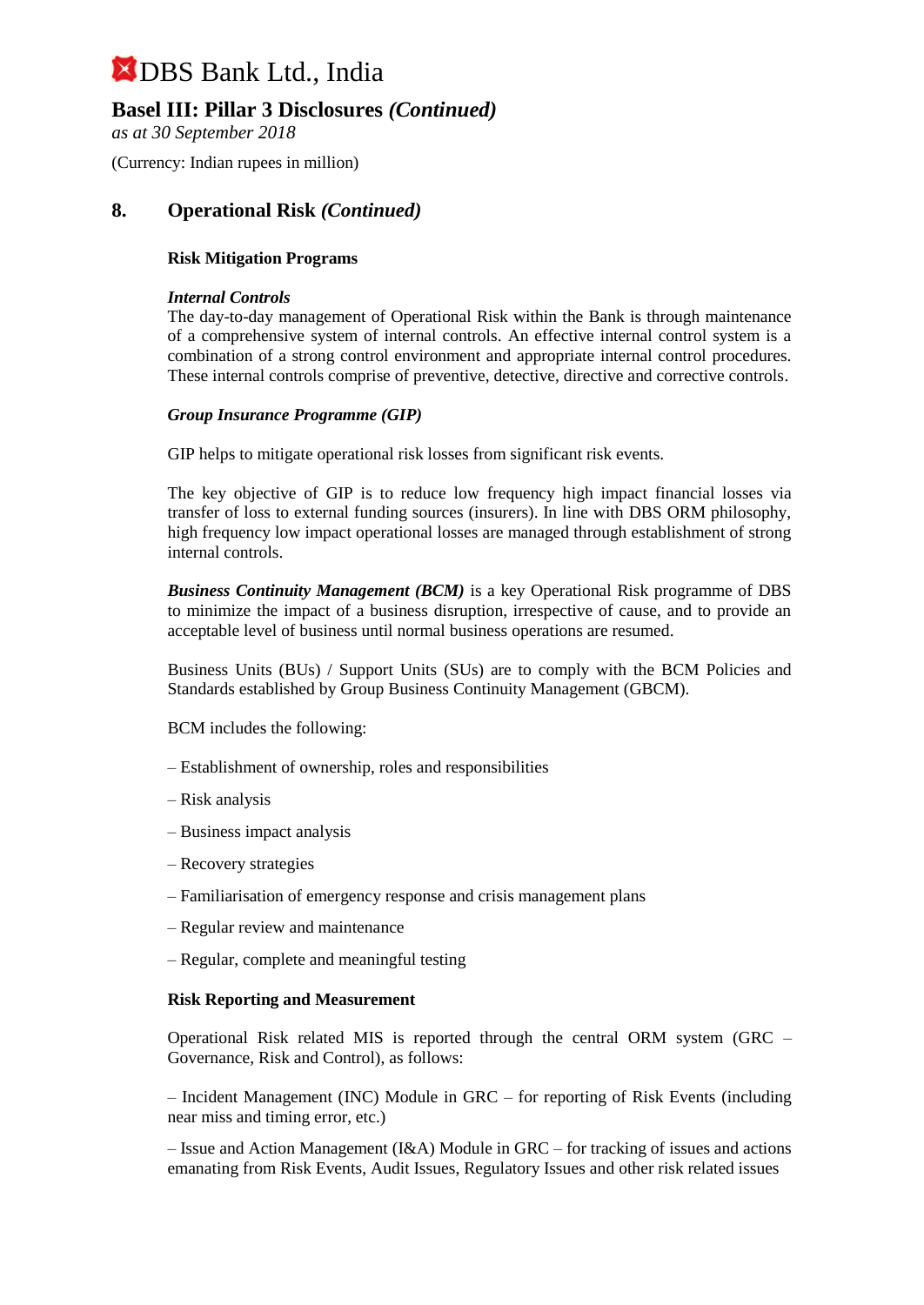## **Basel III: Pillar 3 Disclosures** *(Continued)*

*as at 30 September 2018*

(Currency: Indian rupees in million)

### **8. Operational Risk** *(Continued)*

– Key Indicator (KI) Module in GRC – for reporting and monitoring of Key Risk Indicators (KRI)

– Risk and Control Self-Assessment (RCSA) Module in GRC- to facilitate and record the assessment of the Risk and Control Self-Assessment process.

RCSA review and assessment is performed as per risk based frequency approach.

The Operational Risk Profile including relevant MIS relating to the above is placed at the monthly India Operational Risk Committee (IORC).

### **Approach for operational risk capital assessment**

– The Bank currently adopts the Basic Indicator Approach to calculate capital requirements for operational risk.

### **9. Interest rate risk in the banking book (IRRBB)**

### *Qualitative Disclosures*

The Asset and Liability Committee ("ALCO") oversees the structural interest rate risk and funding liquidity risk in the Bank. The Market & Liquidity Risk Committee (MLRC) ensures that the exposures are within prudent levels. Structural interest rate risk arises from mismatches in the interest rate profile of customer loans and deposits. This interest rate risk has several aspects: basis risk arising from different interest rate benchmarks, interest rate re-pricing risk, yield curve risks and embedded optionality. To monitor the structural interest rate risk, the tools used by DBS include re-pricing gap reports based on traditional as well as duration gap approach, sensitivity analysis and income simulations under various scenarios.

#### *Quantitative Disclosures*

The Bank uses the Duration Gap approach to measure the impact of Market Value of Equity (MVE) for upward and downward rate shocks. This measures the potential change in MVE of the Bank for a 200 bps change in interest rates. The change in MVE due to a 200 bps change in interest rates are (for banking and trading book):-

| Change in MVE due to a 200 bps change in interest rates | <b>INR Million</b> |
|---------------------------------------------------------|--------------------|
| $30th$ September, 2018                                  | 2,802.60           |

The impact on Earnings is computed as per the definition laid down in the ALM Policy of the Bank. Per the policy, Earnings-at-Risk (EaR) measures the interest rate risk from the earnings perspective. It is computed as an impact (over a 1-year horizon) of a 1% parallel shift in the yield curve on the Bank's earning. This is computed using the net IRS gaps for each bucket up to 1 year. The aggregate of these approximates the net interest income impact of a 1% parallel shift (increase in interest rates) in the yield curve over a 1 year horizon and acts as a useful tool in the hands of the MLRC to monitor and assess the impact of Interest rate risk exposure of the Bank on its NII.

EaR is computed for the banking book.

| <b>EaR</b> on the INR book (banking) | <b>INR</b> Million |
|--------------------------------------|--------------------|
| $30th$ September 2018                | 167.90             |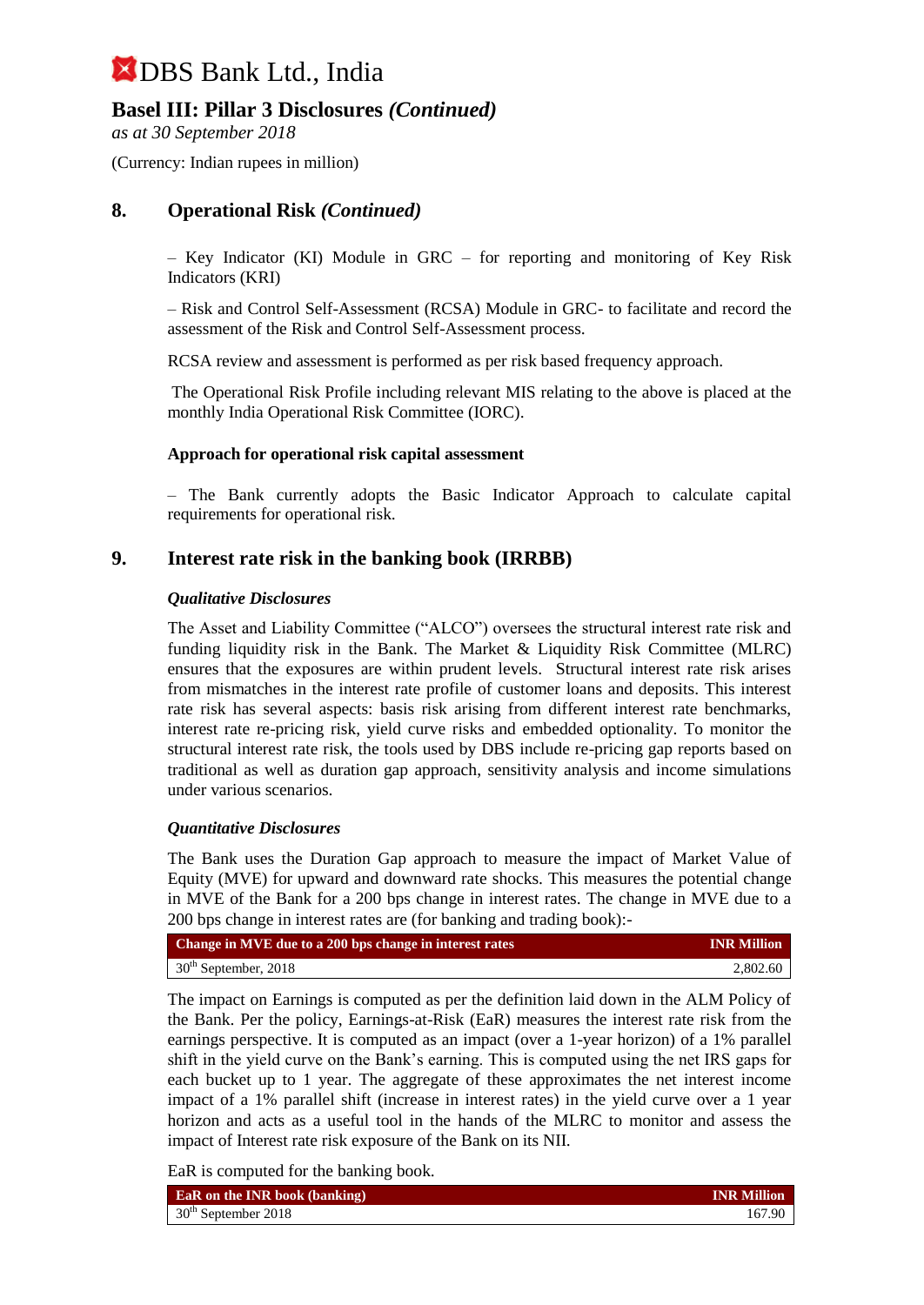### **Basel III: Pillar 3 Disclosures** *(Continued)*

*as at 30 September 2018*

(Currency: Indian rupees in million)

### **10. General Disclosure for Exposures Related to Counterparty Credit Risk**

### *Qualitative Disclosures*

### *USE OF ECONOMIC CAPITAL (EC) FOR CONCENTRATION RISK MANAGEMENT*

While the Bank firmly complies with regulatory capital requirements at all times, we recognize the need to have more robust methodologies to measure capital usage. The Bank has adopted both qualitative and quantitative measures to address credit concentration risk. In addition to the regulatory limits, there are internally developed risk limits on the amount of exposure, as a percentage of the total exposure, that can be taken on any single industry, to avoid any sector concentration. Additionally, the Bank has developed maximum exposure limit norms which stipulates the amount of exposure that may be taken on a borrower considering its turnover and credit risk rating. In order to address the geographic concentration risk, the bank has implemented a policy on the maximum amount of advance, as a percentage of the total advances, which can be booked in a branch. The quantitative measurement of concentration risk, both for name and sector concentration and allocation of additional capital is one of the component of the Bank's ICAAP.

### *CREDIT RISK MITIGANTS*

### *Collateral*

Where possible, the Bank takes collateral as a secondary recourse to the borrower. Collateral includes cash, marketable securities, properties, trade receivables, inventory and equipment and other physical and financial collateral. The Bank may also take fixed and floating charges on the assets of borrowers. It has put in place policies to determine the eligibility of collateral for credit risk mitigation, which include requiring specific collaterals to meet minimum operational requirements in order to be considered as effective risk mitigants.

When a collateral arrangement is in place for financial market counterparties covered under market standard documentation (such as Master Repurchase Agreements and International Swaps and Derivatives Association (ISDA) agreements), collateral received is marked to market on a frequency mutually agreed with the counterparties.

DBS is required to post additional collateral in the event of a rating downgrade. As at 31 December 2017, for a three-notch downgrade of its Standard and Poor's Ratings Services and Moody's Investors Services ratings, DBS Bank will have to post additional collateral amounting to SGD 19 million (2016: SGD 44 million)

### *Other Risk Mitigants*

The Bank manages its credit exposure from derivatives, repo and other repo-style transactions by entering into netting and collateral arrangements with counterparties where it is appropriate and feasible to do so. The credit risk associated with outstanding contracts with positive mark to market is reduced by master netting arrangements to the extent that if an event of default occurs, all amounts with a single counterparty in a netting-eligible jurisdiction are settled on a net basis.

The Bank may also enter into agreements which govern the posting of collateral with derivative counterparties for credit risk mitigation (e.g. Credit Support Annexes under ISDA master agreements). These are governed by internal guidelines with respect to the eligibility of collateral types and the frequency of collateral calls.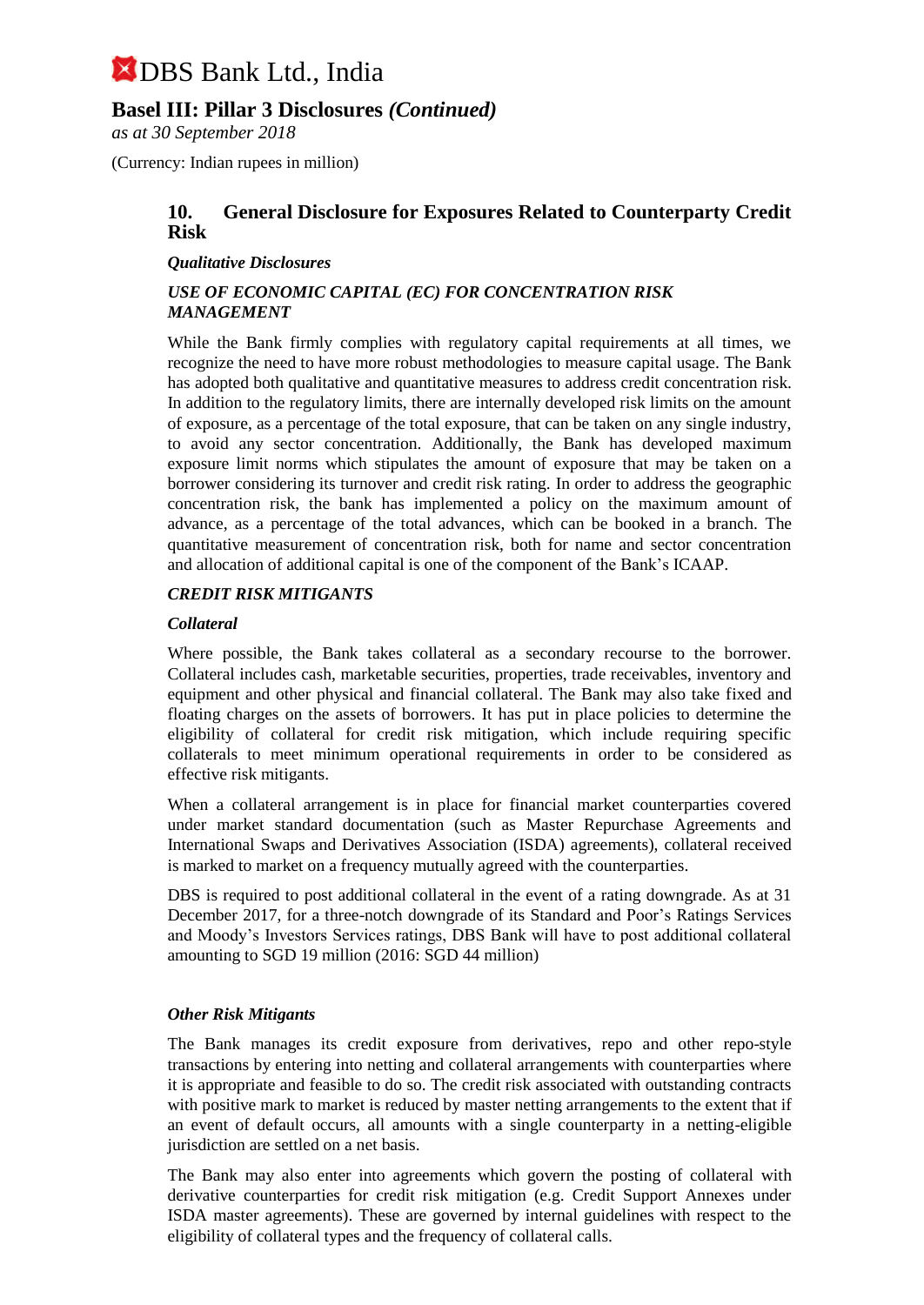### **Basel III: Pillar 3 Disclosures** *(Continued)*

*as at 30 September 2018*

(Currency: Indian rupees in million)

## **10 General Disclosure for Exposures Related to Counterparty Credit Risk** *(Continued)*

In addition, the Bank also uses guarantees as credit risk mitigants. While the Bank may accept guarantees from any counterparty, it sets internal thresholds for considering guarantors to be eligible for credit risk mitigation.

### *COUNTER PARTY RISK MANAGEMENT*

Counterparty risk that may arise from traded products and securities is measured on a loan equivalent basis and included under the Bank's overall credit limits to counterparties. Issuer Default Risk that may arise from traded products and securities are generally measured based on jump-to-default computations.

The Bank actively monitors and manages its exposure to counterparties in over-the-counter (OTC) derivative trades to protect its balance sheet in the event of counterparty default. Counterparty risk exposures which may be materially and adversely affected by market risk events are identified, reviewed and acted upon by management and highlighted to the appropriate risk committees. In addition, the Bank's risk measurement methodology takes into account the higher risks associated with transactions that exhibit a strong relationship between the creditworthiness of a counterparty and the expected future replacement value of a relevant transaction (so called wrong-way risk) as identified during the trade booking process. The current exposure method is used for calculating the Bank's net credit exposure and regulatory capital for counterparty exposures, using the mark-to-market exposures with an appropriate add-on factor for potential future exposures.

*Quantitative Disclosures*

| <b>Particulars</b>          | <b>Notionals</b> | <b>Credit Exposures</b> |
|-----------------------------|------------------|-------------------------|
| - Currency Derivatives      | 2.193.551        | 136.647                 |
| - Interest Rate Derivatives | 2.933.169        | 50.467                  |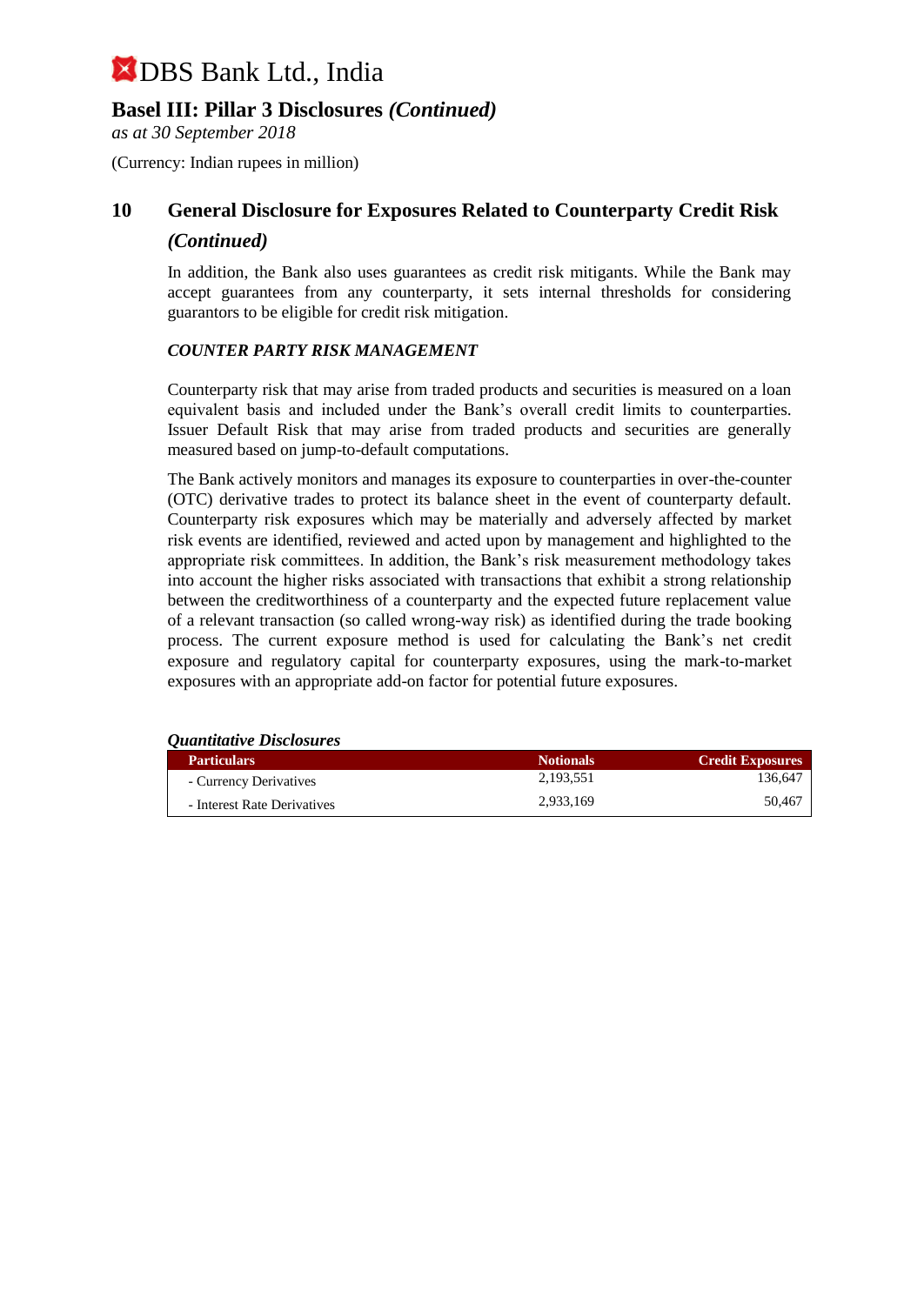## **Basel III: Pillar 3 Disclosures** *(Continued)*

*as at 30 September 2018*

(Currency: Indian rupees in million)

## **11. Composition of Capital**

|    |                                                                                                                                                                                                                                                                              |           | (Rs. In million) |
|----|------------------------------------------------------------------------------------------------------------------------------------------------------------------------------------------------------------------------------------------------------------------------------|-----------|------------------|
|    | Basel III common disclosure template to be used from March 31, 2018                                                                                                                                                                                                          |           | Ref No           |
|    |                                                                                                                                                                                                                                                                              |           |                  |
|    |                                                                                                                                                                                                                                                                              |           |                  |
|    |                                                                                                                                                                                                                                                                              |           |                  |
|    | <b>Common Equity Tier 1 capital : instruments and reserves</b>                                                                                                                                                                                                               |           |                  |
| 1  | Directly issued qualifying common share capital plus related stock surplus<br>(share premium)                                                                                                                                                                                | 37,057.90 | A                |
| 2  | Retained earnings                                                                                                                                                                                                                                                            | 7,401.36  | $B+C+E$<br>$+G$  |
| 3  | Accumulated other comprehensive income (and other reserves)                                                                                                                                                                                                                  |           |                  |
| 4  | Directly issued capital subject to phase out from CET1 (only applicable to non-<br>joint stock companies)                                                                                                                                                                    |           |                  |
| 5  | Common share capital issued by subsidiaries and held by third parties (amount<br>allowed in group CET1)                                                                                                                                                                      |           |                  |
| 6  | Common Equity Tier 1 capital before regulatory adjustments                                                                                                                                                                                                                   | 44,459.26 |                  |
|    | <b>Common Equity Tier 1 capital : regulatory adjustments</b>                                                                                                                                                                                                                 |           |                  |
| 7  | Prudential valuation adjustments                                                                                                                                                                                                                                             | 390.12    |                  |
| 8  | Goodwill (net of related tax liability)                                                                                                                                                                                                                                      |           |                  |
| 9  | Intangibles other than mortgage-servicing rights (net of related tax liability)                                                                                                                                                                                              |           |                  |
| 10 | Deferred tax assets                                                                                                                                                                                                                                                          | 2,868.48  | F                |
| 11 | Cash-flow hedge reserve                                                                                                                                                                                                                                                      |           |                  |
| 12 | Shortfall of provisions to expected losses                                                                                                                                                                                                                                   |           |                  |
| 13 | Securitisation gain on sale                                                                                                                                                                                                                                                  |           |                  |
| 14 | Gains and losses due to changes in own credit risk on fair valued liabilities                                                                                                                                                                                                |           |                  |
| 15 | Defined-benefit pension fund net assets                                                                                                                                                                                                                                      |           |                  |
| 16 | Investments in own shares (if not already netted off paid-up capital on reported<br>balance sheet)                                                                                                                                                                           |           |                  |
| 17 | Reciprocal cross-holdings in common equity                                                                                                                                                                                                                                   |           |                  |
| 18 | Investments in the capital of banking, financial and insurance entities that are<br>outside the scope of regulatory consolidation, net of eligible short positions,<br>where the bank does not own more than 10% of the issued share capital (amount<br>above 10% threshold) |           |                  |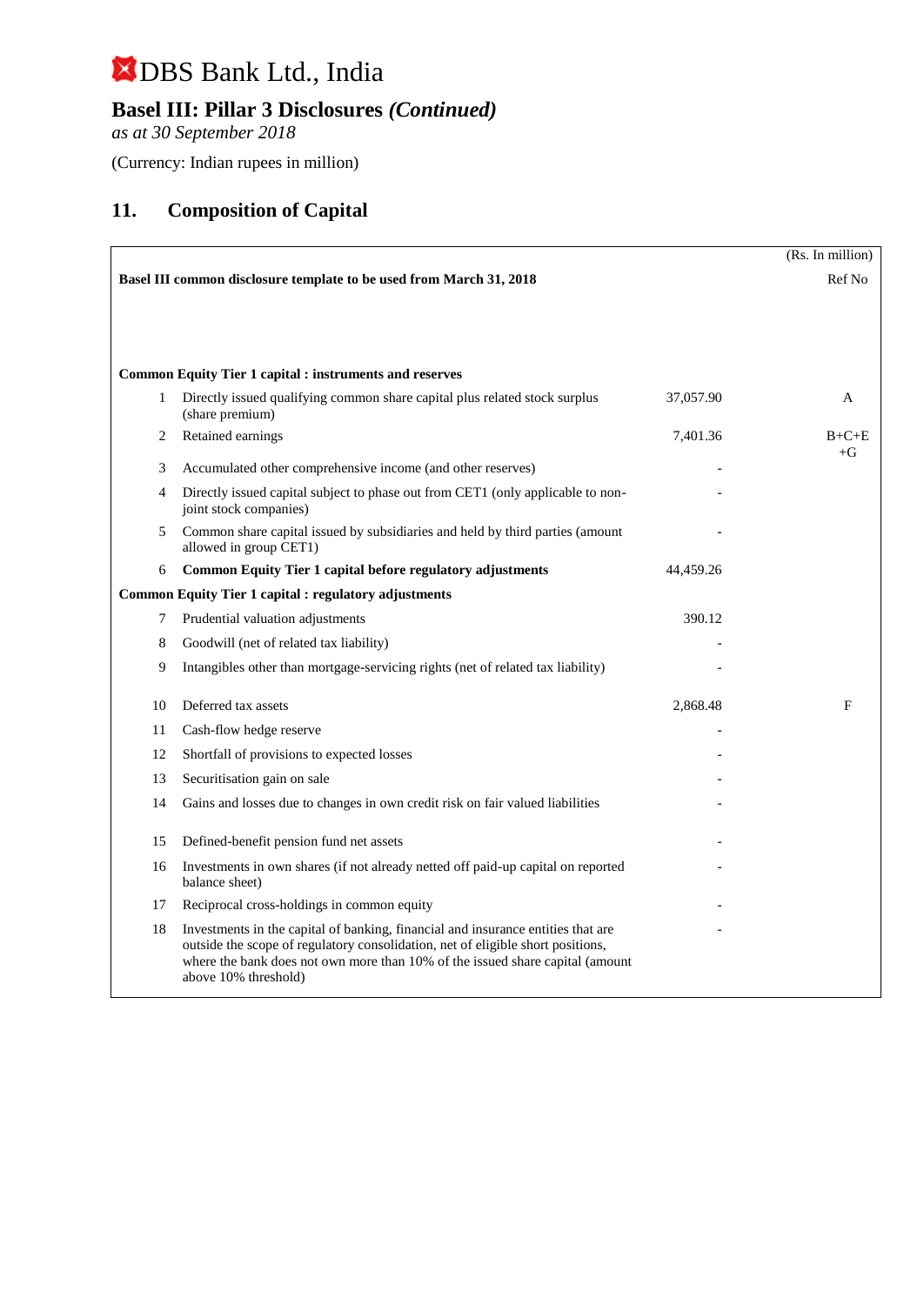## **Basel III: Pillar 3 Disclosures** *(Continued)*

*as at 30 September 2018*

(Currency: Indian rupees in million)

|    |                                                                                                                                                                                                                     |           | (Rs. in million) |
|----|---------------------------------------------------------------------------------------------------------------------------------------------------------------------------------------------------------------------|-----------|------------------|
|    | Basel III common disclosure template to be used from March 31, 2018                                                                                                                                                 |           | Ref              |
|    |                                                                                                                                                                                                                     |           | N <sub>0</sub>   |
|    |                                                                                                                                                                                                                     |           |                  |
|    |                                                                                                                                                                                                                     |           |                  |
|    |                                                                                                                                                                                                                     |           |                  |
|    | <b>Common Equity Tier 1 capital : regulatory adjustments</b>                                                                                                                                                        |           |                  |
| 19 | Significant investments in the common stock of banking, financial and<br>insurance entities that are outside the scope of regulatory consolidation, net of<br>eligible short positions (amount above 10% threshold) |           |                  |
| 20 | Mortgage servicing rights (amount above 10% threshold)                                                                                                                                                              |           |                  |
| 21 | Deferred tax assets arising from temporary differences (amount above 10%)<br>threshold, net of related tax liability)                                                                                               |           | H                |
| 22 | Amount exceeding the 15% threshold                                                                                                                                                                                  |           |                  |
| 23 | of which: significant investments in the common stock of financial entities                                                                                                                                         |           |                  |
| 24 |                                                                                                                                                                                                                     |           |                  |
| 25 | of which: mortgage servicing rights                                                                                                                                                                                 |           |                  |
| 26 | of which: deferred tax assets arising from temporary differences                                                                                                                                                    |           |                  |
|    | National specific regulatory adjustments (26a+26b+26c+26d)<br>a.of which : Investments in the equity capital of unconsolidated insurance<br>subsidiaries                                                            |           |                  |
|    | b.of which : Investments in the equity capital of unconsolidated non-financial<br>subsidiaries                                                                                                                      |           |                  |
|    | c.of which : Shortfall in the equity capital of majority owned financial entities<br>which have not been consolidated with the bank                                                                                 |           |                  |
|    | d.of which: Unamortised pension funds expenditures                                                                                                                                                                  |           |                  |
| 27 | Regulatory adjustments applied to Common Equity Tier 1 due to insufficient<br>Additional Tier 1 and Tier 2 to cover deductions                                                                                      |           |                  |
| 28 | Total regulatory adjustments to Common equity Tier 1                                                                                                                                                                | 3,258.60  |                  |
| 29 | <b>Common Equity Tier 1 capital (CET1)</b>                                                                                                                                                                          | 41,200.66 |                  |
|    | <b>Additional Tier 1 capital : instruments</b>                                                                                                                                                                      |           |                  |
| 30 | Directly issued qualifying Additional Tier 1 instruments plus related stock<br>surplus (share premium) $(31+32)$                                                                                                    |           |                  |
| 31 | of which: classified as equity under applicable accounting standards<br>(Perpetual Non-Cumulative Preference Shares)                                                                                                |           |                  |
| 32 | of which: classified as liabilities under applicable accounting standards<br>(Perpetual debt Instruments)                                                                                                           |           |                  |
| 33 | Directly issued capital instruments subject to phase out from Additional Tier 1                                                                                                                                     |           |                  |
| 34 | Additional Tier 1 instruments (and CET1 instruments not included in row 5)<br>issued by subsidiaries and held by third parties (amount allowed in group AT1)                                                        |           |                  |
| 35 | of which: instruments issued by subsidiaries subject to phase out                                                                                                                                                   |           |                  |
| 36 | Additional Tier 1 capital before regulatory adjustments                                                                                                                                                             |           |                  |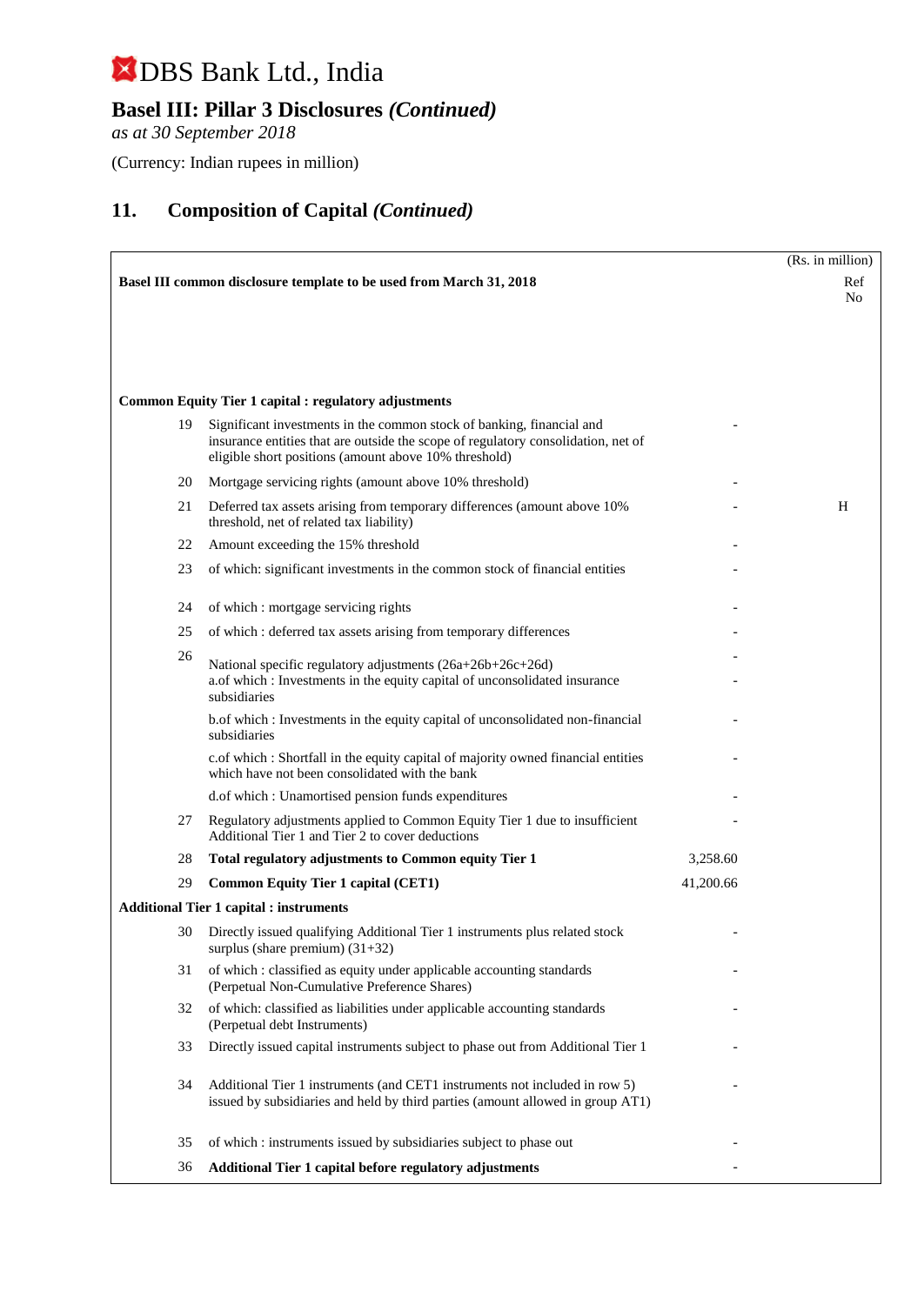## **Basel III: Pillar 3 Disclosures** *(Continued)*

*as at 30 September 2018*

(Currency: Indian rupees in million)

|    |                                                                                                                                                                                                                                                                                                   |           | (Rs. in million) |
|----|---------------------------------------------------------------------------------------------------------------------------------------------------------------------------------------------------------------------------------------------------------------------------------------------------|-----------|------------------|
|    | Basel III common disclosure template to be used from March 31, 2018                                                                                                                                                                                                                               |           | Ref<br>No        |
|    |                                                                                                                                                                                                                                                                                                   |           |                  |
|    | <b>Additional Tier 1 capital : regulatory adjustments</b>                                                                                                                                                                                                                                         |           |                  |
| 37 | Investments in own Additional Tier 1 instruments                                                                                                                                                                                                                                                  |           |                  |
| 38 | Reciprocal cross-holdings in Additional Tier 1 instruments                                                                                                                                                                                                                                        |           |                  |
| 39 | Investments in the capital of banking, financial and insurance entities that are<br>outside the scope of regulatory consolidation, net of eligible short positions, where<br>the bank does not own more than 10% of the issued common share capital of the<br>entity (amount above 10% threshold) |           |                  |
| 40 | Significant investments in the capital of banking, financial and insurance entities<br>that are outside the scope of regulatory consolidation (net of eligible short<br>positions)                                                                                                                |           |                  |
| 41 | National specific regulatory adjustments (41a+41b)                                                                                                                                                                                                                                                |           |                  |
|    | a. of which: Investments in the Additional Tier 1 capital of unconsolidated<br>insurance subsidiaries                                                                                                                                                                                             |           |                  |
|    | b. of which: Shortfall in the Additional Tier 1 capital of majority owned financial<br>entities which have not been consolidated with the bank                                                                                                                                                    |           |                  |
|    | Regulatory Adjustments Applied to Additional Tier 1 in respect of Amounts<br>Subject to Pre-Basel III Treatment                                                                                                                                                                                   |           |                  |
|    | of which:                                                                                                                                                                                                                                                                                         |           |                  |
|    | of which:                                                                                                                                                                                                                                                                                         |           |                  |
|    | of which:                                                                                                                                                                                                                                                                                         |           |                  |
| 42 | Regulatory adjustments applied to Additional Tier 1 due to insufficient Tier 2 to<br>cover deductions                                                                                                                                                                                             |           |                  |
| 43 | Total regulatory adjustments to Additional Tier 1 capital                                                                                                                                                                                                                                         |           |                  |
| 44 | <b>Additional Tier 1 capital (AT1)</b>                                                                                                                                                                                                                                                            |           |                  |
|    | a. Additional Tier 1 capital reckoned for capital adequacy                                                                                                                                                                                                                                        |           |                  |
| 45 | Tier 1 capital (T1 = CET1 + Admissible AT1) $(29 + 44a)$                                                                                                                                                                                                                                          | 41,200.65 |                  |
|    | Tier 2 capital: instruments and provisions                                                                                                                                                                                                                                                        |           |                  |
| 46 | Directly issued qualifying Tier 2 instruments plus related stock surplus                                                                                                                                                                                                                          |           |                  |
| 47 | Directly issued capital instruments subject to phase out from Tier 2                                                                                                                                                                                                                              | 18,846.10 | Ι                |
| 48 | Tier 2 instruments (and CET1 and AT1 instruments not included in rows 5 or 34)<br>issued by subsidiaries and held by third parties (amount allowed in group Tier 2)                                                                                                                               |           |                  |
| 49 | of which: instruments issued by subsidiaries subject to phase out                                                                                                                                                                                                                                 |           |                  |
| 50 | Provisions                                                                                                                                                                                                                                                                                        | 1,570.85  | $D+J$            |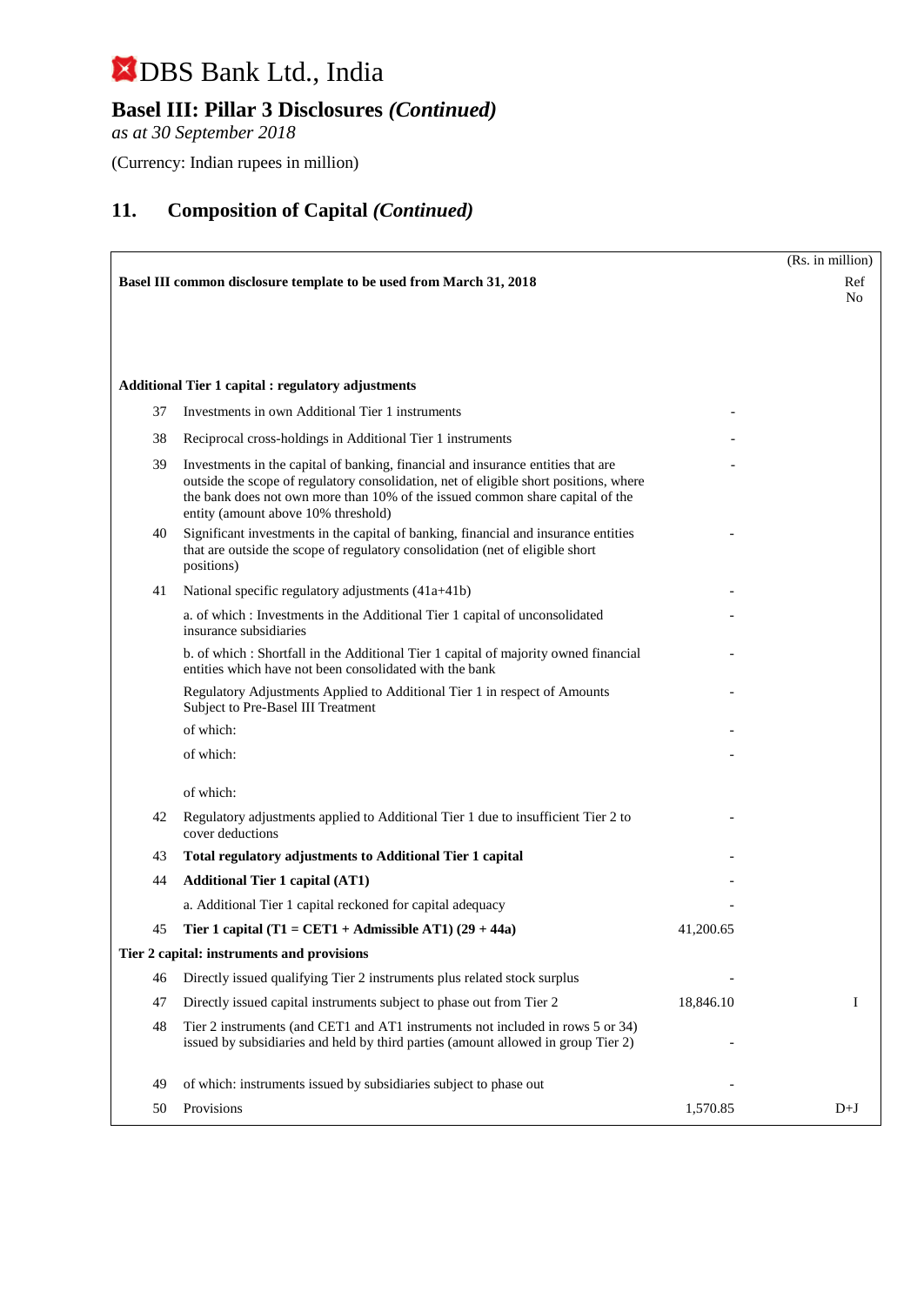## **Basel III: Pillar 3 Disclosures** *(Continued)*

*as at 30 September 2018*

(Currency: Indian rupees in million)

|    |                                                                                                                                                                                                                                                                                                       |            | (Rs. in million) |
|----|-------------------------------------------------------------------------------------------------------------------------------------------------------------------------------------------------------------------------------------------------------------------------------------------------------|------------|------------------|
|    | Basel III common disclosure template to be used from March 31, 2018                                                                                                                                                                                                                                   |            | Ref              |
|    |                                                                                                                                                                                                                                                                                                       |            | N <sub>0</sub>   |
|    |                                                                                                                                                                                                                                                                                                       |            |                  |
|    |                                                                                                                                                                                                                                                                                                       |            |                  |
| 51 | Tier 2 capital before regulatory adjustments                                                                                                                                                                                                                                                          | 20,416.95  |                  |
|    | Tier 2 capital : regulatory adjustments                                                                                                                                                                                                                                                               |            |                  |
| 52 | Investments in own Tier 2 instruments                                                                                                                                                                                                                                                                 |            |                  |
| 53 | Reciprocal cross-holdings in Tier 2 instruments                                                                                                                                                                                                                                                       |            |                  |
| 54 | Investments in the capital of banking, financial and insurance entities that<br>are outside the scope of regulatory consolidation, net of eligible short<br>positions, where the bank does not own more than 10% of the issued<br>common share capital of the entity (amount above the 10% threshold) |            |                  |
| 55 | Significant investments in the capital banking, financial and insurance<br>entities that are outside the scope of regulatory consolidation (net of eligible<br>short positions)                                                                                                                       |            |                  |
| 56 | National specific regulatory adjustments (56a+56b)                                                                                                                                                                                                                                                    |            |                  |
|    | a. of which : Investments in the Tier 2 capital of unconsolidated insurance<br>subsidiaries                                                                                                                                                                                                           |            |                  |
|    | b. of which: Shortfall in the Tier 2 capital of majority owned financial<br>entities which have not been consolidated with the bank                                                                                                                                                                   |            |                  |
|    | Regulatory Adjustments Applied to Tier 2 in respect of Amounts Subject to<br>Pre-Basel III Treatment                                                                                                                                                                                                  |            |                  |
|    | of which: [INSERT TYPE OF ADJUSTMENT e.g. existing adjustments<br>which are deducted from Tier 2 at 50%]                                                                                                                                                                                              |            |                  |
|    | of which: [INSERT TYPE OF ADJUSTMENT]                                                                                                                                                                                                                                                                 |            |                  |
| 57 | Total regulatory adjustments to Tier 2 capital                                                                                                                                                                                                                                                        |            |                  |
| 58 | Tier 2 capital (T2)                                                                                                                                                                                                                                                                                   | 20,416.95  |                  |
|    | a. Tier 2 capital reckoned for capital adequacy                                                                                                                                                                                                                                                       | 20,416.95  |                  |
|    | b. Excess Additional Tier 1 capital reckoned as Tier 2 capital                                                                                                                                                                                                                                        |            |                  |
|    | c. Total Tier 2 capital admissible for capital adequacy $(58a + 58b)$                                                                                                                                                                                                                                 | 20,416.95  |                  |
| 59 | Total capital $(TC = T1 + \text{Admissible } T2)$ (45 + 58c)                                                                                                                                                                                                                                          | 61,617.61  |                  |
| 60 | Total risk weighted assets $(60a + 60b + 60c)$                                                                                                                                                                                                                                                        | 402,402.17 |                  |
|    | a. of which: total credit risk weighted assets                                                                                                                                                                                                                                                        | 306,969.06 |                  |
|    | b. of which: total market risk weighted assets                                                                                                                                                                                                                                                        | 74,667.82  |                  |
|    | c. of which: total operational risk weighted assets                                                                                                                                                                                                                                                   | 20,765.29  |                  |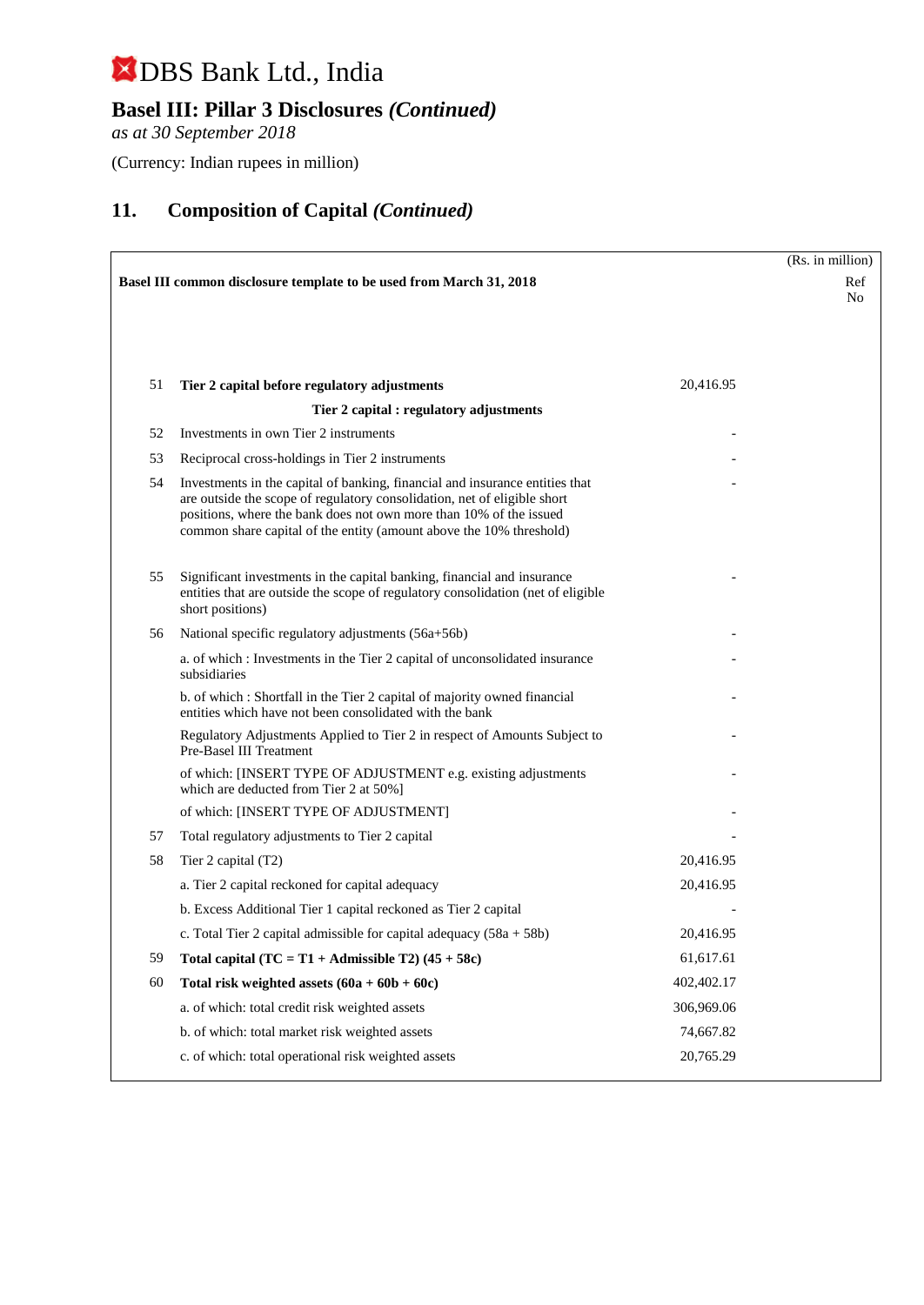## **Basel III: Pillar 3 Disclosures** *(Continued)*

*as at 30 September 2018*

(Currency: Indian rupees in million)

|    |                                                                                                                                                                                                                              |           | (Rs. in million) |
|----|------------------------------------------------------------------------------------------------------------------------------------------------------------------------------------------------------------------------------|-----------|------------------|
|    | <b>Basel III common disclosure template to be used from March 31, 2018</b>                                                                                                                                                   |           | Ref No           |
|    |                                                                                                                                                                                                                              |           |                  |
|    |                                                                                                                                                                                                                              |           |                  |
|    |                                                                                                                                                                                                                              |           |                  |
|    | <b>Capital ratios and buffers</b>                                                                                                                                                                                            |           |                  |
| 61 | Common Equity Tier 1 (as a percentage of risk weighted assets)                                                                                                                                                               | 10.24%    |                  |
| 62 | Tier 1 (as a percentage of risk weighted assets)                                                                                                                                                                             | 10.24%    |                  |
| 63 | Total capital (as a percentage of risk weighted assets)                                                                                                                                                                      | 15.31%    |                  |
| 64 | Institution specific buffer requirement (minimum CET1 requirement plus<br>capital conservation plus countercyclical buffer requirements plus G-SIB<br>buffer requirement, expressed as a percentage of risk weighted assets) | 7.375%    |                  |
| 65 | of which: capital conservation buffer requirement                                                                                                                                                                            | 1.875%    |                  |
| 66 | of which : bank specific countercyclical buffer requirement                                                                                                                                                                  |           |                  |
| 67 | of which: G-SIB buffer requirement                                                                                                                                                                                           |           |                  |
| 68 | Common Equity Tier 1 available to meet buffers (as a percentage of risk<br>weighted assets)                                                                                                                                  | 2.864%    |                  |
|    | National minima (if different from Basel III)                                                                                                                                                                                |           |                  |
| 69 | National Common Equity Tier 1 minimum ratio (if different from Basel III<br>minimum)                                                                                                                                         | 7.375%    |                  |
| 70 | National Tier 1 minimum ratio (if different from Basel III minimum)                                                                                                                                                          | 7.00%     |                  |
| 71 | National total capital minimum ratio (if different from Basel III minimum)                                                                                                                                                   | 10.875%   |                  |
|    | Amounts below the thresholds for deduction (before risk weighting)                                                                                                                                                           |           |                  |
| 72 | Non-significant investments in the capital of other financial entities                                                                                                                                                       |           |                  |
| 73 | Significant investments in the common stock of financial entities                                                                                                                                                            |           |                  |
| 74 | Mortgage servicing rights (net of related tax liability)                                                                                                                                                                     |           |                  |
| 75 | Deferred tax assets arising from temporary differences (net of related tax<br>liability)                                                                                                                                     |           |                  |
|    | Applicable caps on the inclusion of provisions in Tier 2                                                                                                                                                                     |           |                  |
| 76 | Provisions eligible for inclusion in Tier 2 in respect of exposures subject to<br>standardised approach (prior to application of cap)                                                                                        | 1,570.85  |                  |
| 77 | Cap on inclusion of provisions in Tier 2 under standardised approach                                                                                                                                                         | 3,837.11  |                  |
| 78 | Provisions eligible for inclusion in Tier 2 in respect of exposures subject to<br>internal ratings-based approach (prior to application of cap)                                                                              | <b>NA</b> |                  |
| 79 | Cap for inclusion of provisions in Tier 2 under internal ratings-based approach                                                                                                                                              | NA        |                  |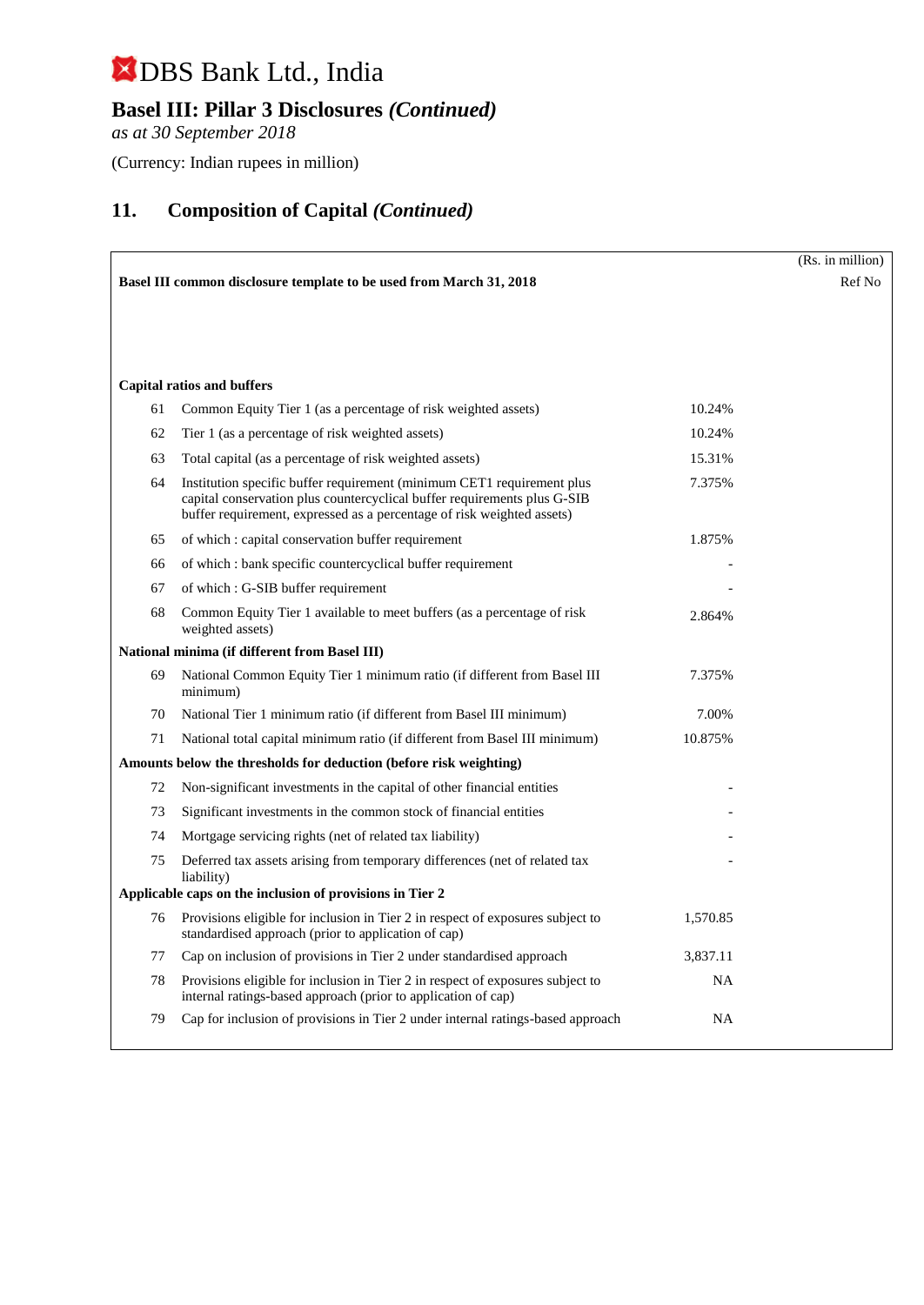## **Basel III: Pillar 3 Disclosures** *(Continued)*

*as at 30 September 2018*

(Currency: Indian rupees in million)

|    |                                                                                            | (Rs. in million) |
|----|--------------------------------------------------------------------------------------------|------------------|
|    | <b>Basel III common disclosure template to be used from March 31, 2018</b>                 | Ref<br>No        |
|    |                                                                                            |                  |
|    |                                                                                            |                  |
|    | (only applicable between March 31, 2017 and March 31, 2022)                                |                  |
| 80 | Current cap on CET1 instruments subject to phase out arrangements                          |                  |
| 81 | Amount excluded from CET1 due to cap (excess over cap after redemptions and<br>maturities) |                  |
| 82 | Current cap on AT1 instruments subject to phase out arrangements                           |                  |
| 83 | Amount excluded from AT1 due to cap (excess over cap after redemptions and<br>maturities)  |                  |
| 84 | Current cap on T2 instruments subject to phase out arrangements                            |                  |
| 85 | Amount excluded from T2 due to cap (excess over cap after redemptions and                  |                  |
|    | maturities)                                                                                |                  |

| <b>Notes to the above Template</b> |                                                                                                                                                                                                                                                  |                  |  |
|------------------------------------|--------------------------------------------------------------------------------------------------------------------------------------------------------------------------------------------------------------------------------------------------|------------------|--|
| Row No.<br>of the<br>template      | <b>Particular</b>                                                                                                                                                                                                                                | (Rs. in million) |  |
| 10                                 | Deferred tax assets associated with accumulated losses<br>Deferred tax assets (excluding those associated with accumulated losses) net<br>of Deferred tax liability                                                                              | 2,868.48         |  |
|                                    | Total as indicated in row 10                                                                                                                                                                                                                     | 2,868.48         |  |
| 19                                 | If investments in insurance subsidiaries are not deducted fully from capital<br>and instead considered under 10% threshold for deduction, the resultant<br>increase in the capital of bank<br>of which: Increase in Common Equity Tier 1 capital |                  |  |
|                                    | of which: Increase in Additional Tier 1 capital                                                                                                                                                                                                  |                  |  |
|                                    | of which: Increase in Tier 2 capital                                                                                                                                                                                                             |                  |  |
| 26 <sub>b</sub>                    | If investments in the equity capital of unconsolidated non-financial<br>subsidiaries are not deducted and hence, risk weighted then :                                                                                                            |                  |  |
|                                    | Increase in Common Equity Tier 1 capital<br>$\mathbf{i}$                                                                                                                                                                                         |                  |  |
|                                    | ii) Increase in risk weighted assets                                                                                                                                                                                                             |                  |  |
| 44a                                | Excess Additional Tier 1 capital not reckoned for capital adequacy<br>(difference between Additional Tier 1 capital as reported in row 44 and<br>admissible Additional Tier 1 capital as reported in 44a)                                        |                  |  |
|                                    | of which : Excess Additional Tier 1 capital which is considered as Tier 2<br>capital under row 58b                                                                                                                                               |                  |  |
| 50                                 | Eligible Provisions included in Tier 2 capital                                                                                                                                                                                                   | 1,570.85         |  |
|                                    | Eligible Revaluation Reserves included in Tier 2 capital                                                                                                                                                                                         |                  |  |
|                                    | Total of row 50                                                                                                                                                                                                                                  | 1,570.85         |  |
| 58a                                | Excess Tier 2 capital not reckoned for capital adequacy (difference between<br>Tier 2 capital as reported in row 58 and T2 as reported in 58a)                                                                                                   |                  |  |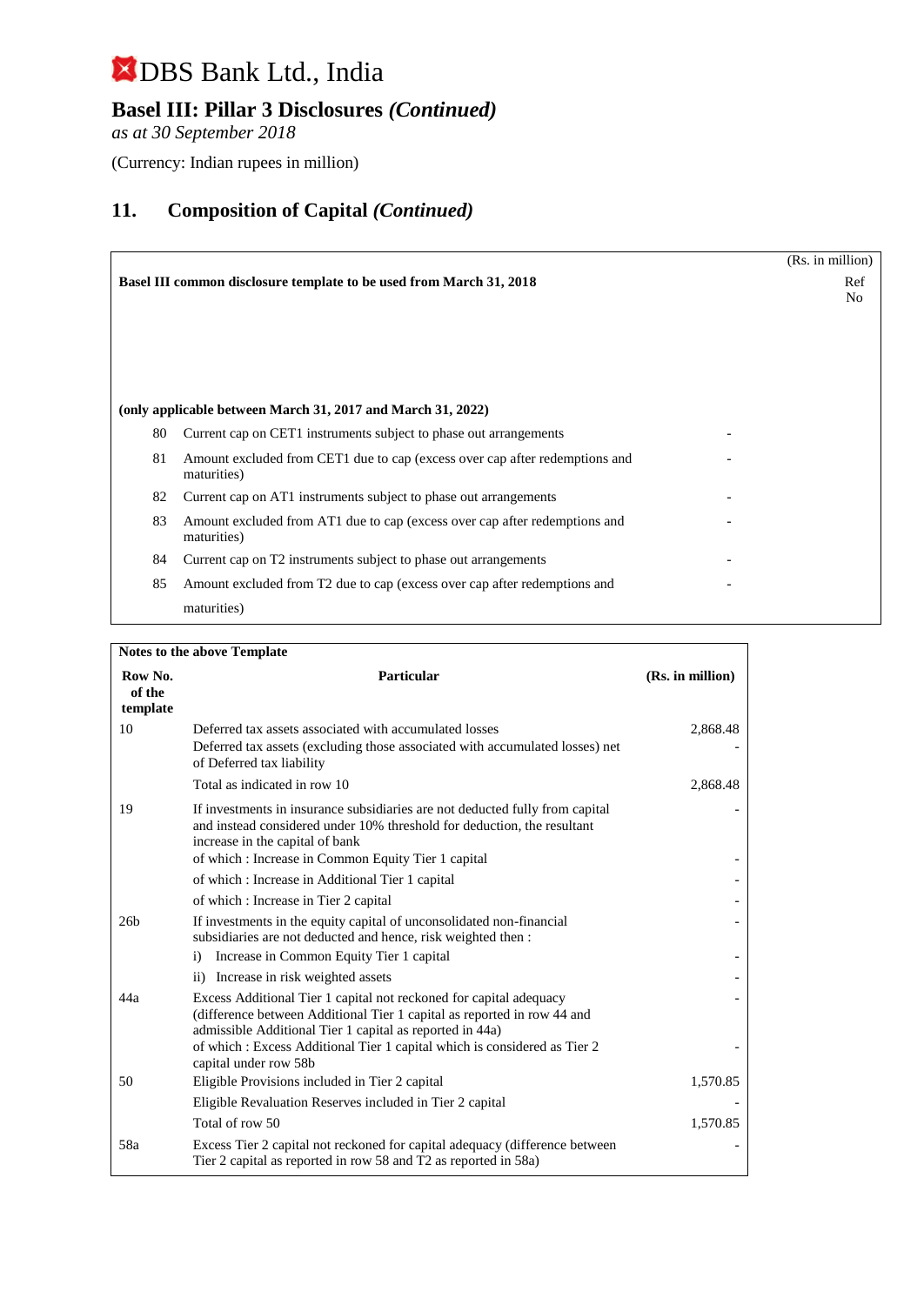## **Basel III: Pillar 3 Disclosures** *(Continued)*

*as at 30 September 2018*

(Currency: Indian rupees in million)

|        |                                                                                                            |                                                    | (Rs. in million)                                                   |
|--------|------------------------------------------------------------------------------------------------------------|----------------------------------------------------|--------------------------------------------------------------------|
| Step 1 |                                                                                                            | <b>Balance sheet as in</b><br>financial statements | <b>Balance sheet under</b><br>regulatory scope of<br>consolidation |
|        |                                                                                                            | As on 30 Sep 2018                                  | As on 30 Sep 2018                                                  |
| A      | Capital & Liabilities                                                                                      |                                                    |                                                                    |
| i.     | Paid-up Capital                                                                                            | 37,057.90                                          | 37,057.90                                                          |
|        | Reserves & Surplus                                                                                         | 7,401.89                                           | 7,401.89                                                           |
|        | Minority Interest                                                                                          |                                                    |                                                                    |
| ii.    | <b>Total Capital</b><br>Deposits                                                                           | 44,459.79<br>314,450.83                            | 44,459.79<br>314,450.83                                            |
|        | of which : Deposits from banks                                                                             | 45,577.91                                          | 45,577.91                                                          |
|        | of which: Customer deposits                                                                                | 268,872.94                                         | 268,872.94                                                         |
|        | of which : Other deposits (CD's)                                                                           |                                                    |                                                                    |
| iii.   | <b>Borrowings</b>                                                                                          | 72,714.58                                          | 72,714.58                                                          |
|        | of which: From RBI                                                                                         | 8,000.00                                           | 8,000.00                                                           |
|        | of which: From banks                                                                                       | 16,883.51                                          | 16,883.51                                                          |
|        | of which: From other institutions & agencies                                                               | 28,984.97                                          | 28,984.97                                                          |
|        | of which : Capital instruments                                                                             | 18,846.10                                          | 18,846.10                                                          |
|        | of which : Others (pl. specify)                                                                            |                                                    |                                                                    |
| iv.    | Other liabilities & provisions                                                                             | 95,322.09                                          | 95,322.09                                                          |
|        | <b>Total</b>                                                                                               | 526,947.29                                         | 526,947.29                                                         |
| в      | <b>Assets</b>                                                                                              |                                                    |                                                                    |
| i.     | Cash and balances with Reserve Bank of India                                                               | 32,899.02                                          | 32,899.02                                                          |
|        | Balance with banks and money at call and short notice                                                      | 46,511.88                                          | 46,511.88                                                          |
| ii.    | Investments:                                                                                               | 157,873.17                                         | 157,873.17                                                         |
|        | of which: Government securities                                                                            | 128,838.62                                         | 128,838.62                                                         |
|        | of which : Other approved securities                                                                       |                                                    |                                                                    |
|        | of which: Shares                                                                                           | 379.82                                             | 379.82                                                             |
|        | of which: Debentures & Bonds                                                                               | 9,192.75                                           | 9,192.75                                                           |
|        | of which: Subsidiaries / Joint Ventures / Associates                                                       |                                                    |                                                                    |
|        | of which: Others (Commercial Papers, Certificate of<br>deposits, Security Receipts of Asset Reconstruction | 19,461.98                                          | 19,461.98                                                          |
| iii.   | Companies)<br>Loans and advances                                                                           | 196,357.49                                         | 196,357.49                                                         |
|        | of which: Loans and advances to banks                                                                      | 49,109.83                                          | 49,109.83                                                          |
|        | of which: Loans and advances to customers                                                                  | 147,247.66                                         | 147,247.66                                                         |
| iv.    | Fixed assets                                                                                               | 543.48                                             | 543.48                                                             |
| v.     | Other assets<br>of which: Goodwill and intangible assets                                                   | 92,762.25                                          | 92,762.25                                                          |
|        | of which: Deferred tax assets                                                                              | 6,790.60                                           | 6,790.60                                                           |
| vi.    | Goodwill on consolidation                                                                                  |                                                    |                                                                    |
| vii.   | Debit balance in Profit & Loss account                                                                     |                                                    |                                                                    |
|        | <b>Total Assets</b>                                                                                        | 526,947.29                                         | 526,947.29                                                         |

## **12. Composition of Capital – Reconciliation Requirements**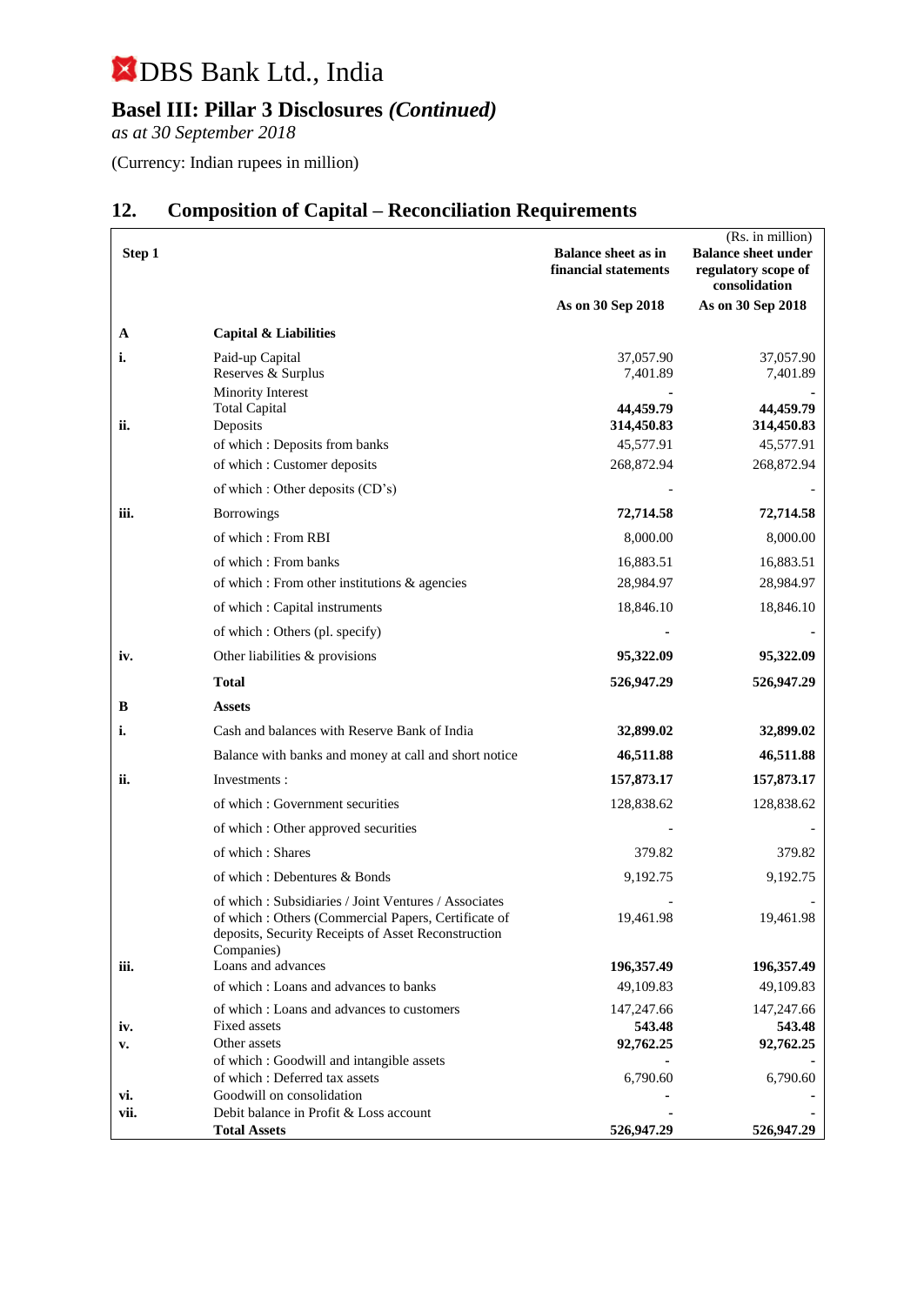## **Basel III: Pillar 3 Disclosures** *(Continued)*

*as at 30 September 2018*

(Currency: Indian rupees in million)

## **12. Composition of Capital – Reconciliation Requirements** *(Continued)*

|        |                                                             |                                                                         |                                                                                         | (Rs. in million) |
|--------|-------------------------------------------------------------|-------------------------------------------------------------------------|-----------------------------------------------------------------------------------------|------------------|
| Step 2 |                                                             | <b>Balance sheet as in</b><br>financial statements<br>As on 30 Sep 2018 | <b>Balance sheet under</b><br>regulatory scope of<br>consolidation<br>As on 30 Sep 2018 | Ref No.          |
|        |                                                             |                                                                         |                                                                                         |                  |
| A      | Capital & Liabilities                                       |                                                                         |                                                                                         |                  |
| i.     | Paid-up Capital                                             | 37,057.90                                                               | 37,057.90                                                                               |                  |
|        | of which: Amount eligible for CET1                          | 37,057.90                                                               | 37,057.90                                                                               | A                |
|        | of which: Amount eligible for AT1                           |                                                                         |                                                                                         |                  |
|        | Reserves & Surplus<br>of which:                             | 7,401.89                                                                | 7,401.89                                                                                |                  |
|        | <b>Statutory Reserve</b>                                    | 3,756.77                                                                | 3,756.77                                                                                | B                |
|        | Capital Reserve                                             | 5.10                                                                    | 5.10                                                                                    | $\mathbf C$      |
|        | <b>Investment Reserve</b>                                   |                                                                         |                                                                                         | D                |
|        | Amount Retained in India for CAPAD                          | 12,621.87                                                               | 12,621.87                                                                               | $\mathbf E$      |
|        | Deferred Tax Reserve                                        | 0.54                                                                    | 0.54                                                                                    |                  |
|        | Balance in Profit and Loss account                          | (8,982.39)                                                              | (8,982.39)                                                                              | G                |
|        | Minority Interest                                           |                                                                         |                                                                                         |                  |
|        | <b>Total Capital</b>                                        | 44,459.79                                                               | 44,459.79                                                                               |                  |
| ii.    | Deposits<br>of which: Deposits from banks                   | 314,450.83<br>45,577.91                                                 | 314,450.83                                                                              |                  |
|        | of which: Customer deposits                                 | 268,872.94                                                              | 45,577.91<br>268,872.94                                                                 |                  |
|        | of which : Other deposits (CD's)                            |                                                                         |                                                                                         |                  |
| iii.   | <b>Borrowings</b>                                           | 72,714.58                                                               | 72,714.58                                                                               |                  |
|        | of which: From RBI                                          | 8,000.00                                                                | 8,000.00                                                                                |                  |
|        | of which: From banks                                        | 16,883.51                                                               | 16,883.51                                                                               |                  |
|        | of which : From other institutions & agencies               | 28,984.97                                                               | 28,984.97                                                                               |                  |
|        | of which : Capital instruments                              | 18,846.10                                                               | 18,846.10                                                                               |                  |
|        | - of which Eligible for T2 capital                          | 18,846.10                                                               | 18,846.10                                                                               | I                |
|        | of which: Others                                            |                                                                         |                                                                                         |                  |
| iv.    | Other liabilities & provisions                              | 95,322.09                                                               | 95,322.09                                                                               |                  |
|        | of which: Provision against standard asset and country risk | 1,570.85                                                                | 1,570.85                                                                                | J                |
|        | <b>Total</b>                                                | 526,947.29                                                              | 526,947.29                                                                              |                  |
| B      | <b>Assets</b>                                               |                                                                         |                                                                                         |                  |
| i.     | Cash and balances with Reserve Bank of India                | 32,899.02                                                               | 32,899.02                                                                               |                  |
|        | Balance with banks and money at call and short notice       | 46,511.88                                                               | 46,511.88                                                                               |                  |
| ii.    | Investments:                                                | 157,873.17                                                              | 157,873.17                                                                              |                  |
|        | of which: Government securities                             | 128,838.62                                                              | 128,838.62                                                                              |                  |
|        | of which : Other approved securities                        |                                                                         |                                                                                         |                  |
|        | of which: Shares<br>of which : Debentures & Bonds           | 379.82<br>9,192.75                                                      | 379.82<br>9,192.75                                                                      |                  |
|        | of which: Subsidiaries / Joint Ventures / Associates        |                                                                         |                                                                                         |                  |
|        | of which : Others (Commercial Papers, Certificate of        | 19,461.98                                                               | 19,461.98                                                                               |                  |
|        | deposits, Security Receipts of Asset Reconstruction         |                                                                         |                                                                                         |                  |
|        | Companies)                                                  |                                                                         |                                                                                         |                  |
| iii.   | Loans and advances                                          | 196,357.49                                                              | 196,357.49                                                                              |                  |
|        | of which: Loans and advances to banks                       | 49,109.83                                                               | 49,109.83                                                                               |                  |
|        | of which: Loans and advances to customers                   | 147,247.66                                                              | 147,247.66                                                                              |                  |
| iv.    | Fixed assets                                                | 543.48                                                                  | 543.48                                                                                  |                  |
| v.     | Other assets<br>of which: Goodwill and intangible assets    | 92,762.25                                                               | 92,762.25                                                                               |                  |
|        | of which: Deferred tax assets associated with accumulated   | 2,868.48                                                                | 2,868.48                                                                                | $\mathbf F$      |
|        | losses                                                      |                                                                         |                                                                                         |                  |
|        | of which: Deferred tax assets arising from timing           | 3,922.12                                                                | 3,922.12                                                                                | H                |
|        | differences other than accumulated losses                   |                                                                         |                                                                                         |                  |
| vi.    | Goodwill on consolidation                                   |                                                                         |                                                                                         |                  |
| vii.   | Debit balance in Profit & Loss account                      |                                                                         |                                                                                         |                  |
|        | Total                                                       | 526,947.29                                                              | 526,947.29                                                                              |                  |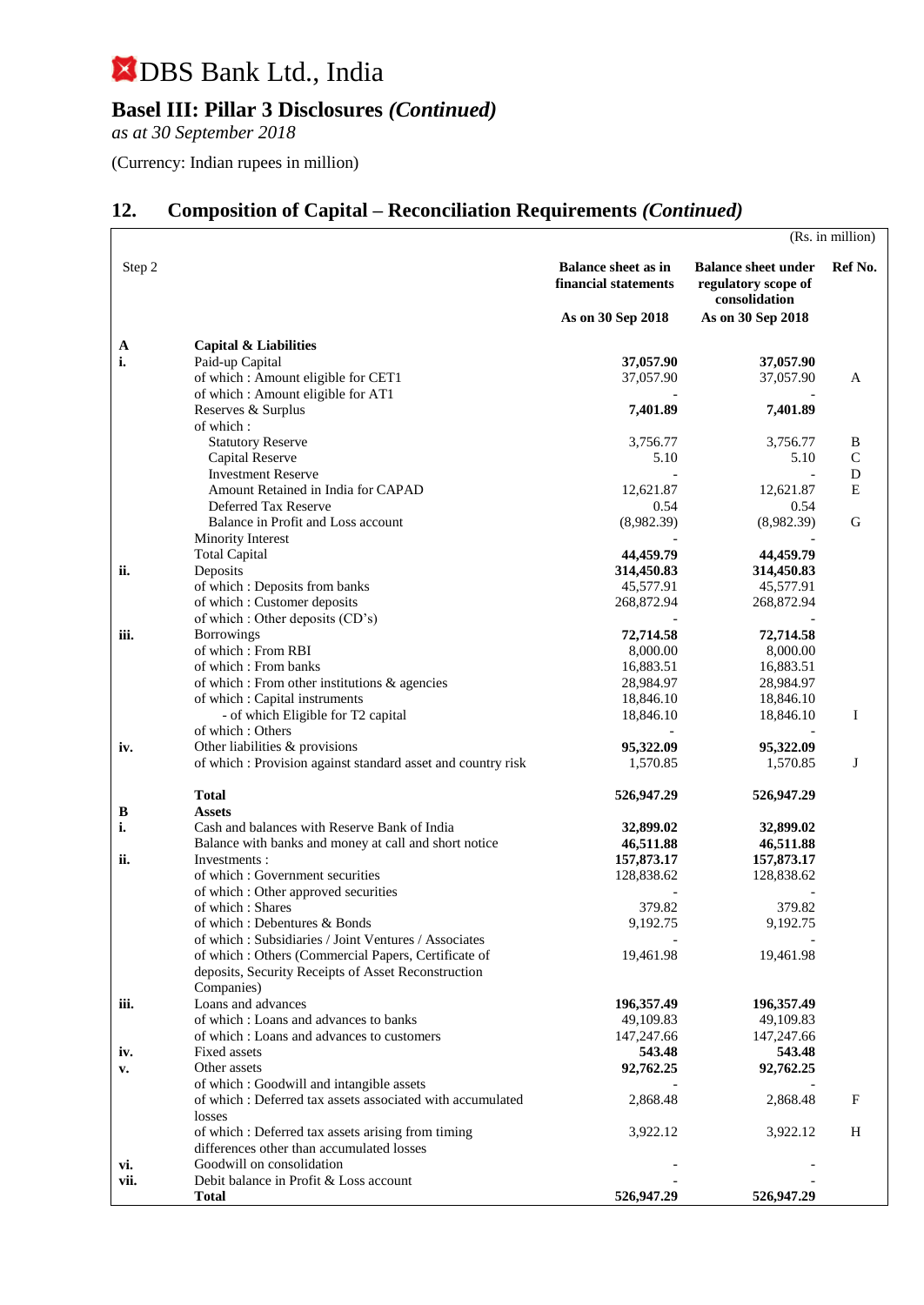## **Basel III: Pillar 3 Disclosures** *(Continued)*

*as at 30 September 2018*

(Currency: Indian rupees in million)

### **LEVERAGE RATIO**

The Basel III leverage ratio is defined as the capital measure (Tier-1 capital of the risk based capital framework) divided by the exposure measure, with this ratio expressed as a percentage.

As per RBI guidelines, disclosures required for leverage ratio for the Bank at 30 September 2018 are as follows:

|                                                   | On-balance sheet exposures                                                                                                                  |            |  |
|---------------------------------------------------|---------------------------------------------------------------------------------------------------------------------------------------------|------------|--|
| $\mathbf{1}$                                      | On-balance sheet items (excluding derivatives and SFTs, but including collateral)                                                           | 452,068    |  |
| $\overline{c}$                                    | (Asset amounts deducted in determining Basel III Tier 1 capital)                                                                            | (3,259)    |  |
| 3                                                 | Total on-balance sheet exposures (excluding derivatives and SFTs) (sum of<br>lines $1$ and $2)$                                             | 448,809    |  |
| <b>Derivative exposures</b>                       |                                                                                                                                             |            |  |
| $\overline{4}$                                    | Replacement cost associated with all <i>derivatives</i> transactions (i.e. net of eligible<br>cash variation margin)                        | 48,340     |  |
| 5                                                 | Add-on amounts for PFE associated with <i>all</i> derivatives transactions                                                                  | 114,690    |  |
| 6                                                 | Gross-up for derivatives collateral provided where deducted from the balance sheet<br>assets pursuant to the operative accounting framework |            |  |
| 7                                                 | (Deductions of receivables assets for cash variation margin provided in derivatives<br>transactions)                                        |            |  |
| 8                                                 | (Exempted CCP leg of client-cleared trade exposures)                                                                                        |            |  |
| 9                                                 | Adjusted effective notional amount of written credit derivatives                                                                            |            |  |
| 10                                                | (Adjusted effective notional offsets and add-on deductions for written credit<br>derivatives)                                               |            |  |
| 11                                                | Total derivative exposures (sum of lines 4 to 10)                                                                                           | 163,030    |  |
| <b>Securities financing transaction exposures</b> |                                                                                                                                             |            |  |
| 12                                                | Gross SFT assets (with no recognition of netting), after adjusting for sale accounting<br>transactions                                      | 2,456      |  |
| 13                                                | (Netted amounts of cash payables and cash receivables of gross SFT assets)                                                                  |            |  |
| 14                                                | CCR exposure for SFT assets                                                                                                                 | 463        |  |
| 15                                                | Agent transaction exposures                                                                                                                 |            |  |
| 16                                                | Total securities financing transaction exposures (sum of lines 12 to 15)                                                                    | 2,919      |  |
| Other off-balance sheet exposures                 |                                                                                                                                             |            |  |
| 17                                                | Off-balance sheet exposure at gross notional amount                                                                                         | 251,895    |  |
| 18                                                | (Adjustments for conversion to credit equivalent amounts)                                                                                   | (174, 489) |  |
| 19                                                | Off-balance sheet items (sum of lines 17 and 18)                                                                                            | 77,406     |  |
|                                                   | <b>Capital and total exposures</b>                                                                                                          |            |  |
| 20                                                | Tier 1 capital                                                                                                                              | 41,201     |  |
| 21                                                | Total exposures (sum of lines 3, 11, 16 and 19)                                                                                             | 692,164    |  |
| Leverage ratio                                    |                                                                                                                                             |            |  |
| 22                                                | <b>Basel III leverage ratio</b>                                                                                                             | 5.95%      |  |